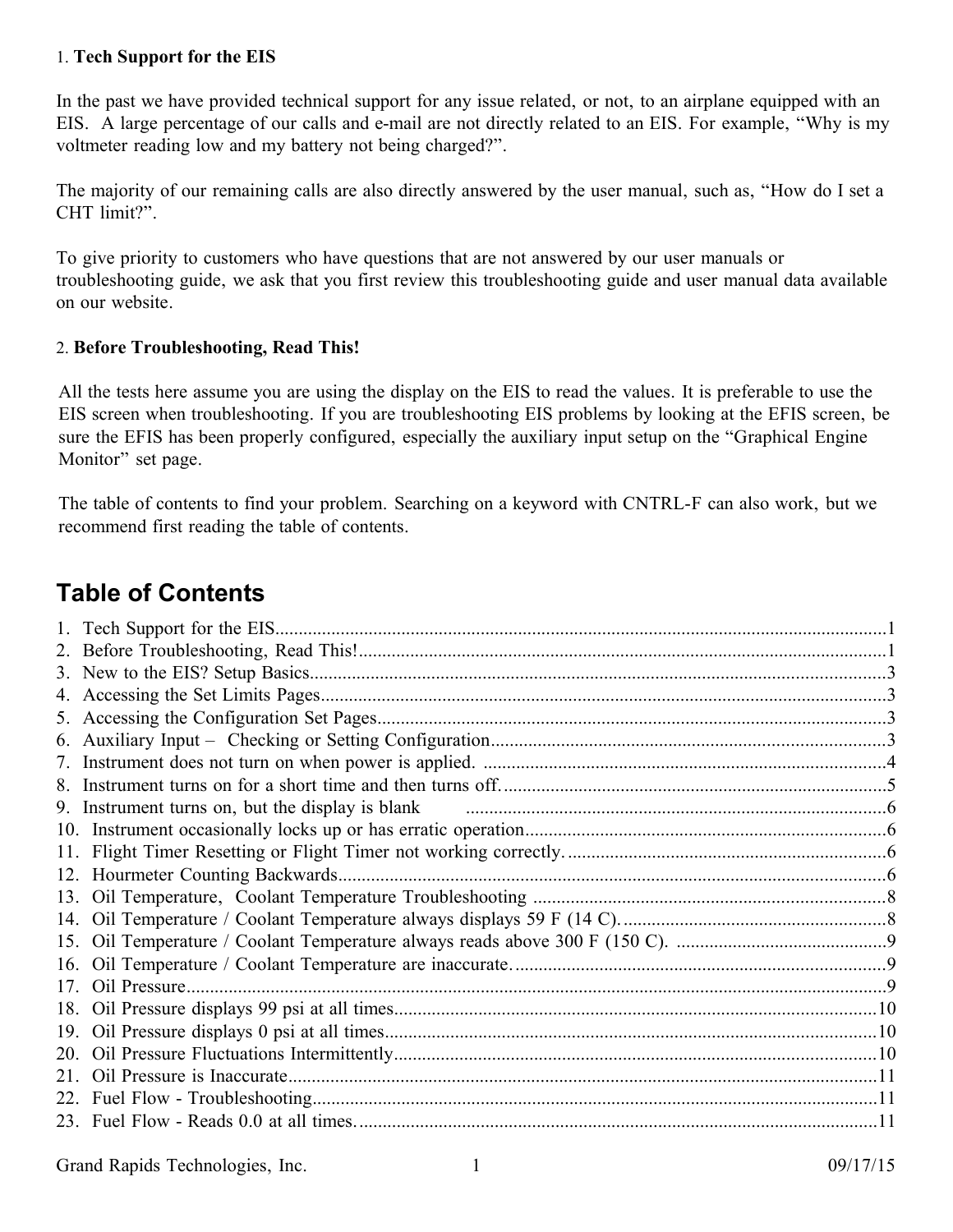|     | 28. Fuel Flow (PWM Type Fuel Flow) - Reading is always the same, regardless of actual flow. 13     |  |
|-----|----------------------------------------------------------------------------------------------------|--|
| 29. |                                                                                                    |  |
| 30. | Tachometer is erratic (4-stroke engines, engines with magnetos or electronic ignition.)14          |  |
| 31. | Tachometer is erratic (2-stroke engines, Jabiru, engines with charging or lighting coils.)14       |  |
| 32. |                                                                                                    |  |
| 33. |                                                                                                    |  |
| 34. |                                                                                                    |  |
|     |                                                                                                    |  |
|     |                                                                                                    |  |
|     |                                                                                                    |  |
|     |                                                                                                    |  |
|     |                                                                                                    |  |
|     |                                                                                                    |  |
| 41. |                                                                                                    |  |
|     |                                                                                                    |  |
|     |                                                                                                    |  |
|     |                                                                                                    |  |
|     |                                                                                                    |  |
|     |                                                                                                    |  |
|     |                                                                                                    |  |
|     |                                                                                                    |  |
| 49. | Coolant Pressure, or other pressures sensed via a VDO pressure sensor through an auxiliary input23 |  |
|     |                                                                                                    |  |
|     |                                                                                                    |  |
|     |                                                                                                    |  |
|     |                                                                                                    |  |
|     |                                                                                                    |  |
|     |                                                                                                    |  |
|     |                                                                                                    |  |
|     |                                                                                                    |  |
|     |                                                                                                    |  |
|     |                                                                                                    |  |
| 60. |                                                                                                    |  |
| 61. |                                                                                                    |  |
|     |                                                                                                    |  |
|     |                                                                                                    |  |
|     |                                                                                                    |  |
|     |                                                                                                    |  |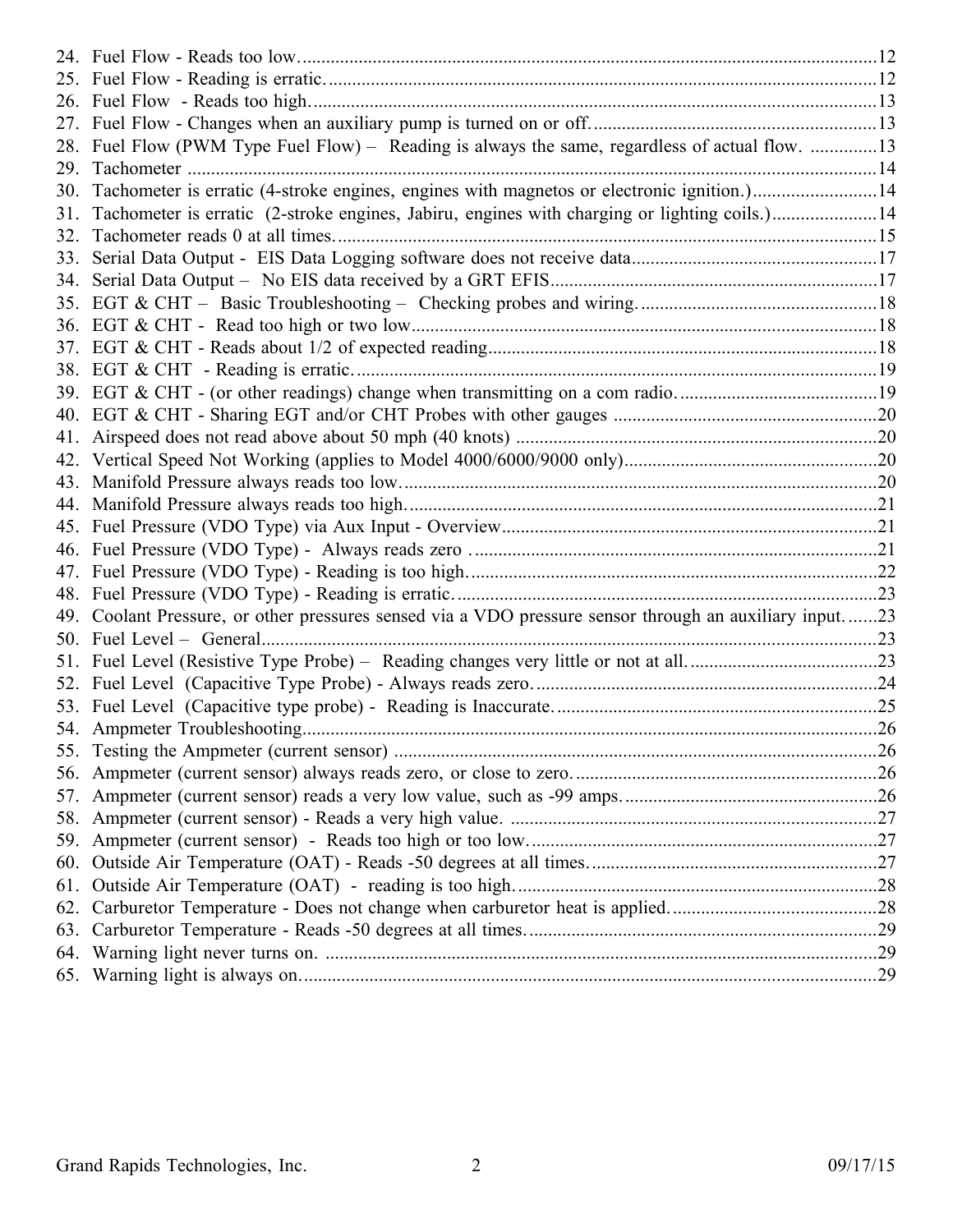### <span id="page-2-3"></span>3. **New to the EIS? Setup Basics**

The EIS has a great deal of flexibility, and many settings to allow this flexibility, but very little is actually required to make the EIS ready for use. See the next two sections for how to review and change settings in the EIS.

To make and EIS ready for flight:

- 1. Set the TachP/R setting on the "configuration set" pages (see next section) so that the tachometer reads correctly. Verify the tachometer is accurate before flight. See the user manual for ways to do this.
- 2. Configure whatever you have wired to the auxiliary inputs. Note that the auxiliary inputs are commonly used for manifold pressure, fuel pressure, fuel levels, and ampmeter, but can also be used for trim position, extra voltmeters, oxygen pressure, hydraulic pressure, etc. Each auxiliary input requires that its scale factor (SF), offset (Off) and forward/reverse  $(+/-)$  be set, as well as decimal/integer (D/I). These are all set on the "configuration set" pages.
- 3. Set engine limits. Don't get carried away and set too many lower limits, as these can generate nuisance warnings. Use lower limits when appropriate, or when troubleshooting an engine problem. All engine limits are set on the "Set Limits" pages.

Users who have bought an airplane equipped with the EIS should review engine limits. They should ask the builder how he has configured the auxiliary inputs. If this is not available, reviewing the setup in the EIS, especially the auxiliary labels that set into the instrument on the configuration set pages, can give a good idea of how the auxiliary inputs were used. GRT tech support at will not know how each builder has configured the EIS, so be sure to determine this before you call.

## <span id="page-2-2"></span>4. **Accessing the Set Limits Pages**

Press the **CENTER** and **LEFT** button at the same time. The first set page will be show immediately. Release the buttons. Use the right button to find the setting you want to change. Use the left button to increase the value of the setting, and center to decrease.

## <span id="page-2-1"></span>5. **Accessing the Configuration Set Pages**

Press and hold the **CENTER** and **RIGHT** buttons until the first configuration set page is displayed. This will take about 5-10 seconds. Release the buttons. Use the right button to find the setting you want to change. Use the left button to increase the value of the setting, and center to decrease.

## <span id="page-2-0"></span>6. **Auxiliary Input – Checking or Setting Configuration**

The EIS contains two general types of inputs, dedicated, and auxiliary. The dedicated inputs are shown on the wiring diagram and will have an input dedicated to that function. The auxiliary inputs are configurable so they can be used for a wide-variety of functions. The most common uses of the auxiliary inputs are:

- Manifold pressure
- Fuel pressure
- $\bullet$  Fuel level(s)
- Ampmeter

Grand Rapids Technologies, Inc. 3 09/17/15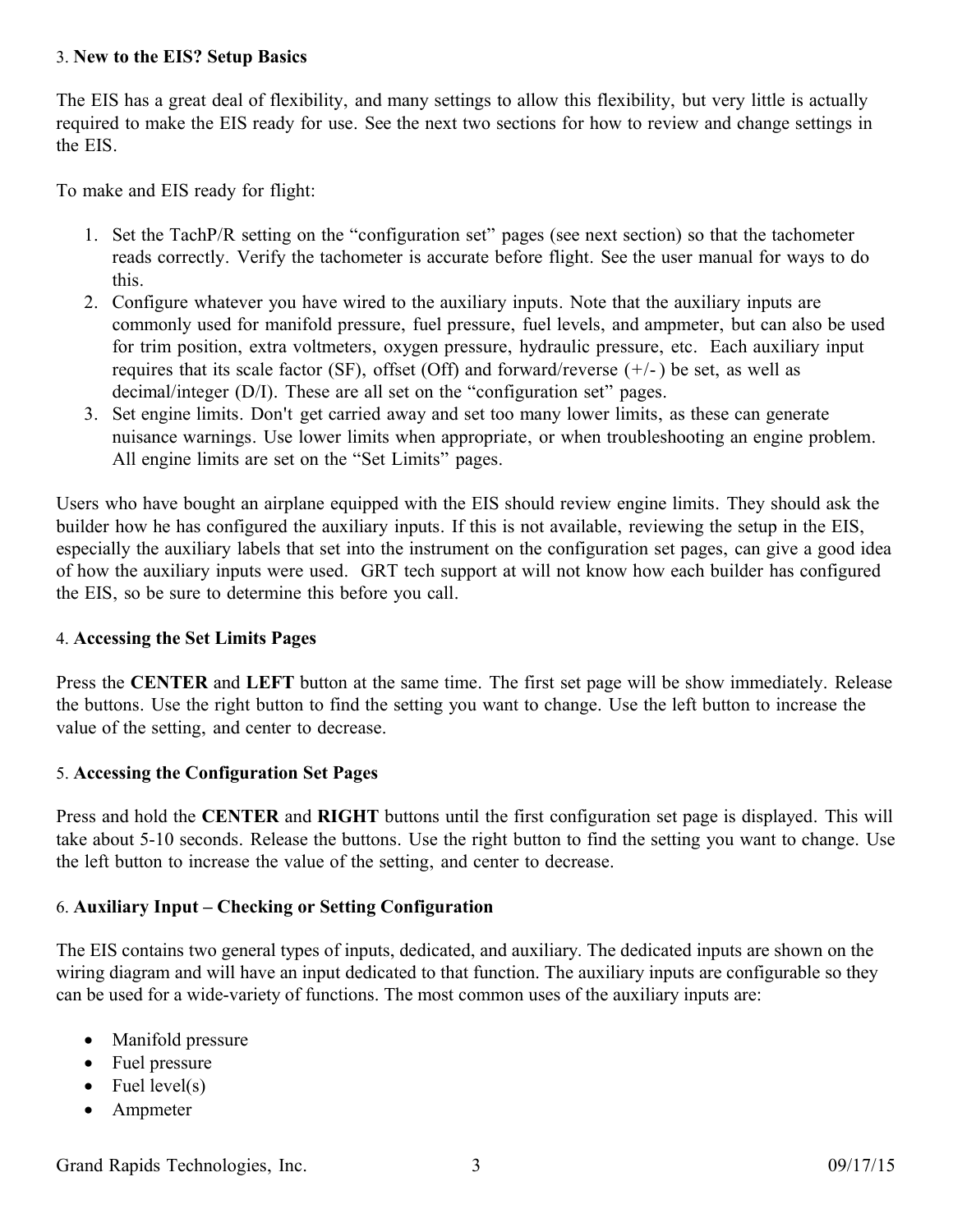- Trim position sensing
- Coolant pressure
- Extra voltmeter inputs
- Hydraulic pressure

To make and auxiliary input function correctly requires the instrument be programmed with certain data. This data is:

- Auxiliary scale factor (identified on the EIS as 1SF, 2SF, etc for the aux inputs)
- Auxiliary offset (identified on the EIS as 1OFF, 2OFF, etc.)
- Forward/Reverse sensing (the  $+/-$  setting on the EIS)
- Decimal/Integer (D/I setting. This does not apply to Model 2000 EIS Instruments)

The required setting are described on separate sheets for each auxiliary input function, and are available on the website. These sheets also show the wiring that is required.

The "Configuration Set" pages are used to set and review these settings. These pages are accessed by pressing and holding the right and center buttons until the screen shows "UP DOWN NEXT" on the bottom row. The right button can then be used to advance through the various configuration settings. The changing the setting is accomplished with the left or center button (to increase (UP) or decrease (DOWN)) the value of the item being set. The user manual includes more details.

The on-screen labels for the auxiliary inputs can changed. This is described in the user manual.

## <span id="page-3-0"></span>7. **Instrument does not turn on when power is applied.**

## Background

The instrument will turn on whenever 10V or more is applied to it and none of its power outputs are shorted to ground.

To verify the instrument is not turning on when power is applied, verify that all of these are true:

- 1. The screen stays completely clear (nothing appears on the screen...numbers, letters or black boxes).
- 2. The warning light does not flash on and off when power is applied.
- 3. The back-light for the screen does not come on. (This is impossible to see in sunlight. Check for this in a darkened hangar.)

If any of these are not true, see the section, "Instrument turns on for a short time and then turns off", or "Instrument turns on, but the display is blank".

## Cause

- 1. No power to the EIS.
- 2. The 4.8V output is shorted to ground.
- 3. The 12V fuel flow power output is shorted to ground

Grand Rapids Technologies, Inc. 4 09/17/15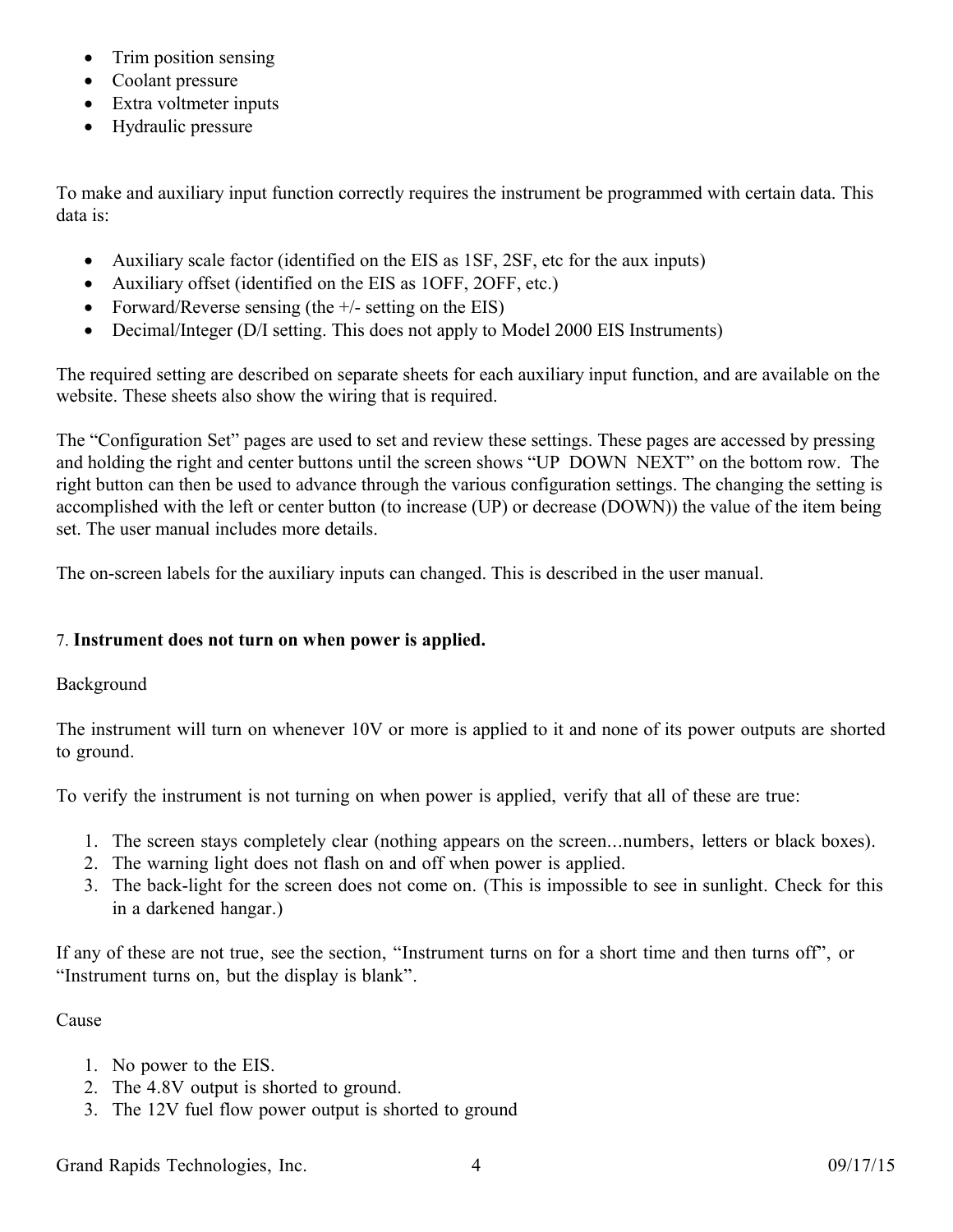- 4. The ground connection to the instrument is open.
- 5. The instrument is damaged.

## Troubleshooting

- 1. Using a voltmeter, place one lead of the voltmeter on ground, and the other other the case or metal edge of the faceplate of the instrument. Turn on power. If the voltmeter shows more than 0.5V, the ground connection to the EIS is open or bad.
- 2. Disconnect connector A (this is the cable that does not have all of the EGT and CHT twisted pairs). Turn on power to the EIS. Verify 12V (or 24V, for a 28V airplane) is measured between the ground and power input pins on the D-sub connector for the aircraft wiring.
- 3. Turn off aircraft power. Measure the resistance between the 4.8V output pin and ground, and verify this resistance is greater than 100 ohms. Alternatively, the 4.8V output from the instrument can be disconnected, and power can be applied to the EIS to see if it turns on with this wire disconnected.
- 4. Turn off aircraft power. Measure the resistance between the 12V fuel flow power output pin and ground, and verify this resistance is greater than 100 ohms. Alternatively, this output from the instrument can be disconnected, and power can be applied to the EIS to see if it turns on with this wire disconnected.
- 5. If the internal ground trace in the instrument is damaged (this can happen if 12V power touches the case of the EIS when it is plugged into the airplane wiring), a separate ground connection can be run to the case of the EIS. This will sometime restore operation. The EIS may then be used until there is a convenient time to return it for repair.
- 6. If none of these steps resolve the problem, the instrument will need to be returned for repair. Often we receive instruments that are not faulty, so it can be a good idea to make a test cable that just supplies power and ground to the EIS, and see if the instrument will work when powered by this cable using a 12V power supply. If the instrument operates with this test cable, re-check the above steps.

## <span id="page-4-0"></span>8. **Instrument turns on for a short time and then turns off.**

## Cause

- 1. The airplanes battery is not charged.
- 2. The 4.8V output is delivering too much current.
- 3. The 12V fuel flow power output is delivering too much current.
- 4. Too much voltage is being applied to the instrument.
- 5. The instrument has had too much voltage applied to it in the past, and the internal over-voltage circuit is damaged.

## Troubleshooting

- 1. Verify the airplanes battery is not discharged.
- 2. Verify the 4.8V output is not connected directly to a VDO fuel pressure sensor. An inline resistor is required. See the "Fuel Pressure via Auxiliary Input" diagram.
- 3. If the instrument is powered by 28V, and it was not originally designed for this voltage, it may shut off a minute or an hour or more after it is turned on, depending on the ambient temperature.
- 4. If none of these steps resolve the problem, the instrument will need to be returned for repair. Often we receive instruments that are not faulty, so it can be a good idea to make a test cable that just supplies power and ground to the EIS, and see if the instrument will work when powered by this cable using a 12V power supply. If the instrument operates with this test cable, re-check the above steps.

Grand Rapids Technologies, Inc. 5 09/17/15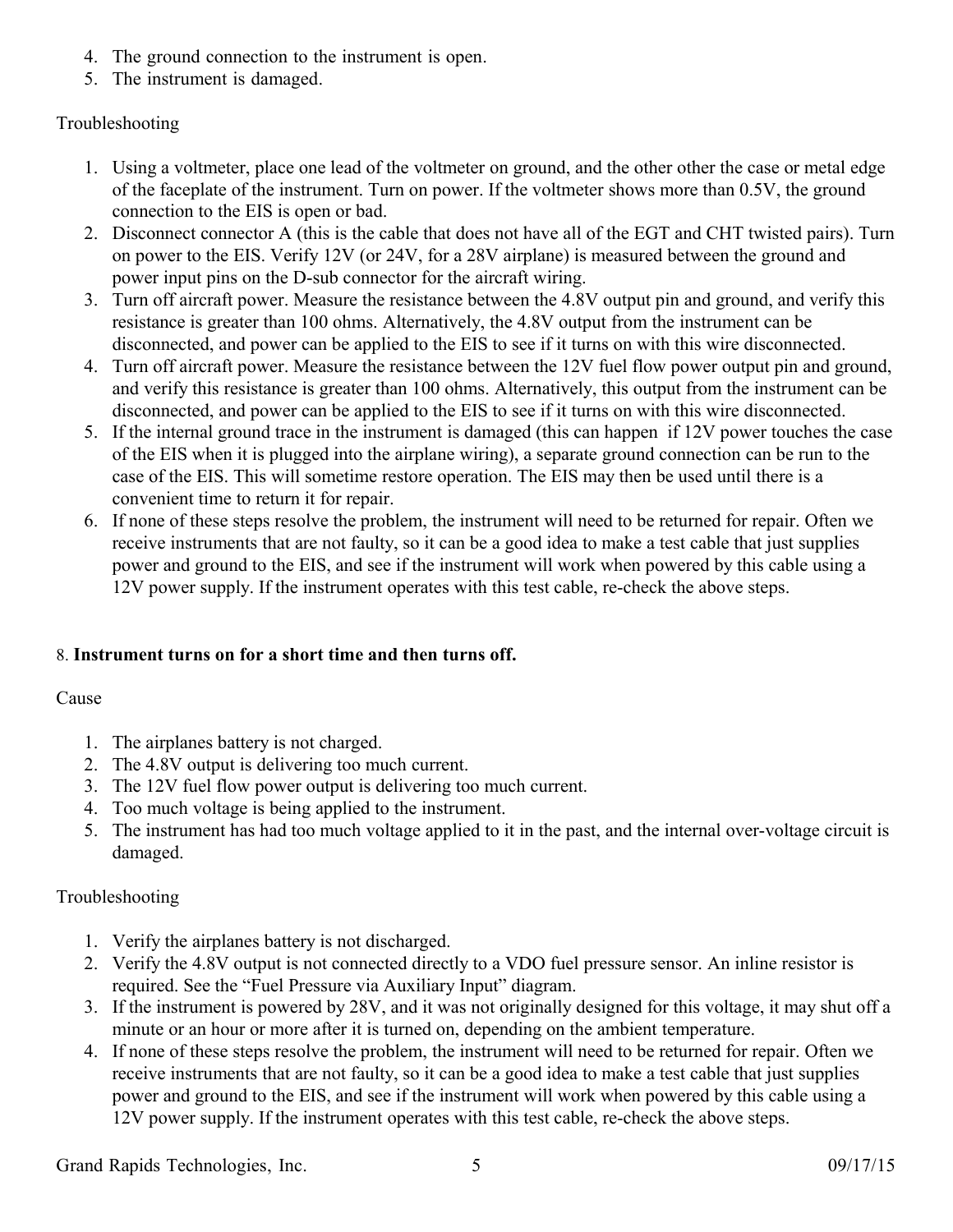## <span id="page-5-3"></span>9. **Instrument turns on, but the display is blank**

## Causes

- 1. The power supplied to the EIS is less than 9V
- 2. The temperature is very low (less than 0 deg F)

## Troubleshooting

Verify the power supplied to the EIS is at least 10V, especially in very cold conditions. The display on the EIS will operate to 0 deg F, but below this temperature it may not provide a display. Setting the backlight to maximum brightness can improve cold-weather start-up by helping the instrument self-heat.

## <span id="page-5-2"></span>10. **Instrument occasionally locks up or has erratic operation**

Background

Cause

Intermittent power being supplied to very early models of the EIS Model 3 (produced prior to 1999).

## Troubleshooting

Power-interruptions can be detected by noting if the flight timer is resetting in flight, causing it so show a much less than actual time that the engine has been running. The warning light will also flash each time the instrument is re-started. Frequent, short, power-interruptions can cause early model 3 EIS (this instrument can be identified by its two 9-pin connectors) to lock up. To find the problem, shake the wiring to the EIS to located the loose connection.

## <span id="page-5-1"></span>11. **Flight Timer Resetting or Flight Timer not working correctly.**

## Cause

Power interruptions will restart the flight timer.

## Troubleshooting

Turn on the EIS and acknowledge all alarms so the warning light is on steady. Shake or move the wiring to the EIS to locate the loose connection. Watch for the warning light to flash. When the when the power is interrupted, the EIS will always flash the warning light once when it restarts, and then continue to flash it if there are any alarms (such as low oil pressure) that are present.

## <span id="page-5-0"></span>12. **Hourmeter Counting Backwards**

Some models of the EIS will show negative hours and count backwards (actually up from a large negative number), after the hourmeter reaches 3276.7 hours.

Grand Rapids Technologies, Inc. 6 09/17/15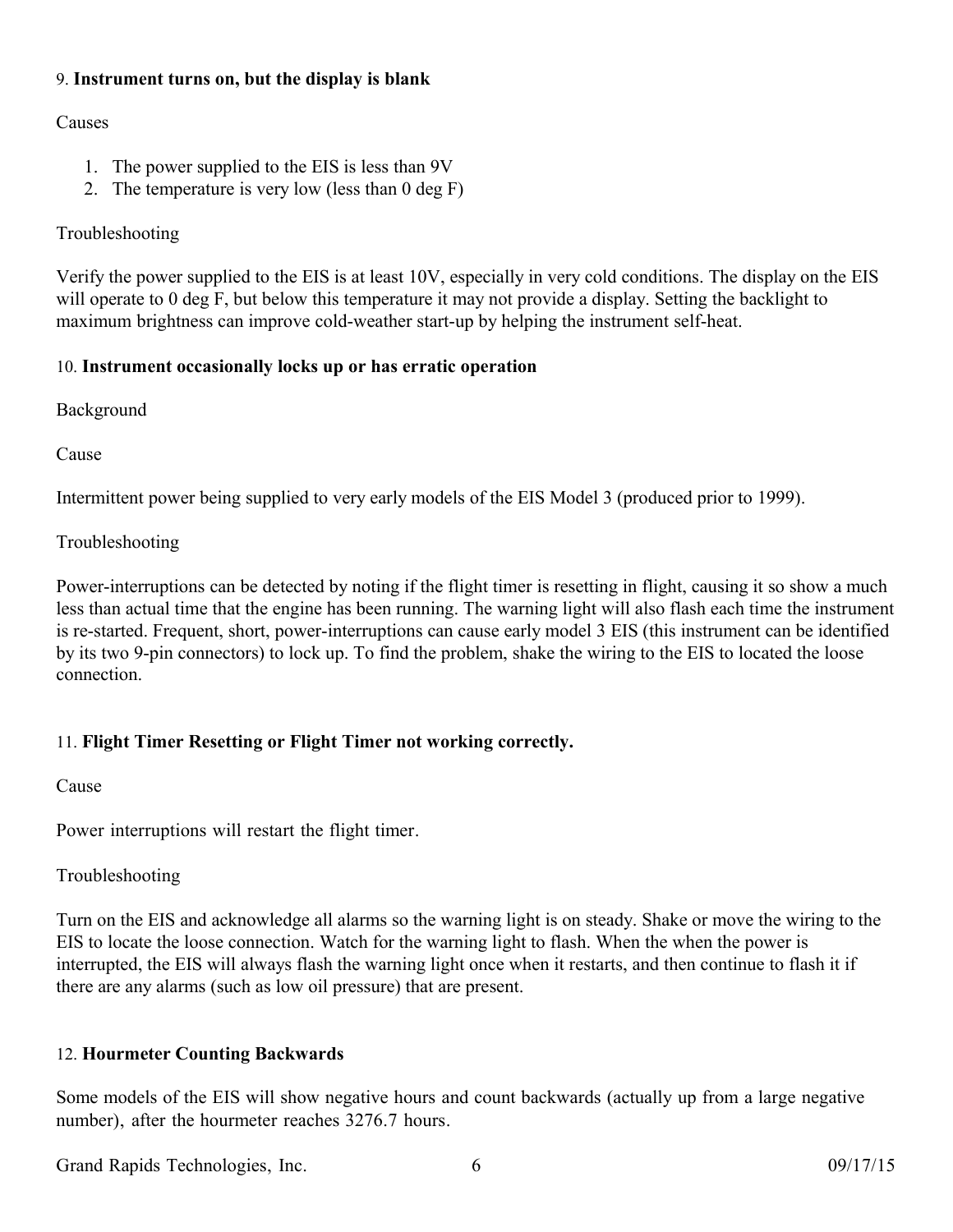## Cause

Software limitation in some Model 2000 EIS instruments.

## Troubleshooting

Note the hours in the airplane and engine logbook, and reset the hourmeter to zero from the configuration set pages. This process can take many minutes to complete. Be sure to exit the set pages after resetting the hourmeter to store the new setting.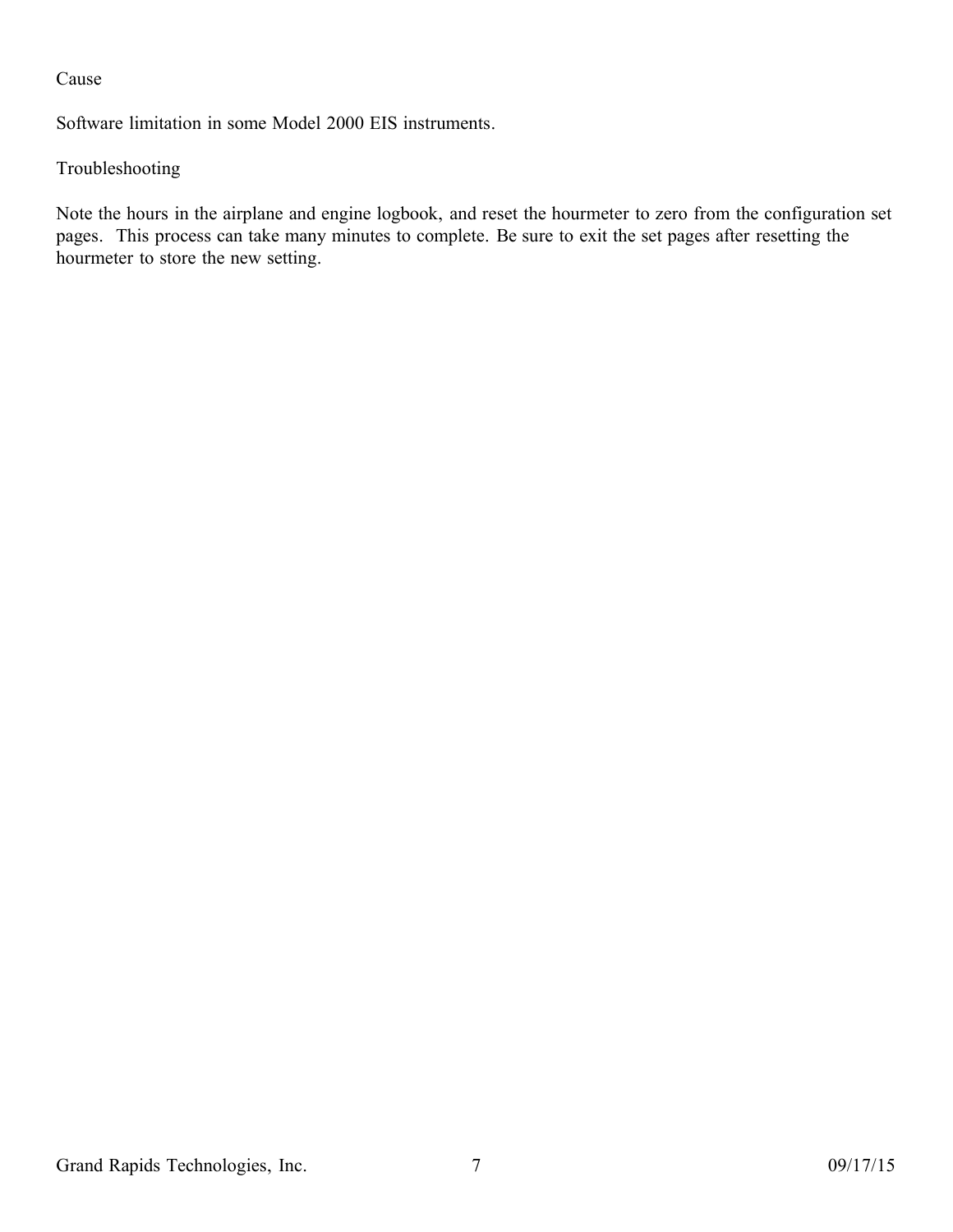## <span id="page-7-1"></span>13. **Oil Temperature, Coolant Temperature Troubleshooting**

#### **Background**

The EIS uses thermistor-type fluid temperature sensors for oil and water (coolant) temperatures. These sensors vary in resistance corresponding to changes in temperature. There are two types of sensors that might be used with the EIS. The type of sensor must match the type of instrument.

To determine the type of sensor the instrument requires:

The software version (SW Ver) of the EIS contains an "S", "V" or "J" in the  $3<sup>rd</sup>$  position that indicates the type of sensor it can use. For example, 44S84F would by an "S" type, where a 44V89F would be a "V" type.

To determine the sensor type:

The "S" type fluid temperature sensors will always have two wires coming from the body of the sensor, and will measure between 5000 and 15,000 ohms at room temperature.

The "V" or "J" type fluid temperature sensors are made by VDO. They have a round terminal on the top that a quickdisconnect slides over, and the case is used for ground. This sensor must be the VDO 300F/150C type (it is stamped onto one of the flats on the side of the sensor). This sensor has a resistance of between 800-1300 ohms at room temperature.

The EIS measures the resistance of the sensor via a 5-Volt excitation signal. This excitation is combined with the same pin that is used to sense the temperature.

#### <span id="page-7-0"></span>14. **Oil Temperature / Coolant Temperature always displays 59 F (14 C).**

Cause: This is the minimum value the EIS will display for fluid temperature inputs. It will read this whenever there is

- 1. An open circuit in the fluid temperature sensing circuit (the wire from the EIS to the sensor), or
- 2. If an "S" type sensor is used with a "V" type instrument.
- 3. The sensor is failed.
- 4. If the ambient temperature is below 65 degrees F

#### Troubleshooting

1. Checking for an open in the fluid temperature sensing circuit.

Troubleshooting without a voltmeter: Turn on the EIS. Locate the connection connection between the EIS and the temperature probe. Short this connection to ground. (It is not necessary to disconnect the fluid temperature probe for this test, but it is ok to do so if you wish.) The EIS should read a very high value (above 300 F). If the reading does not change, the connection to the EIS is open, or this is not the correct into input to the EIS (wrong wire). An open may be at the d-sub connector, or the wire to the EIS may be broken.

If the EIS does show above 300F in this test, then the ground to the sensor may be open.

Troubleshooting using a voltmeter: To determine if the connection to the EIS is good, turn on the EIS, and with the fluid temperature probe connected, measure voltage on the wire that goes to the EIS. This voltage should be less than 4.85V, and greater than 1.0V, depending on the temperature of the sensor. If this

Grand Rapids Technologies, Inc. 8 09/17/15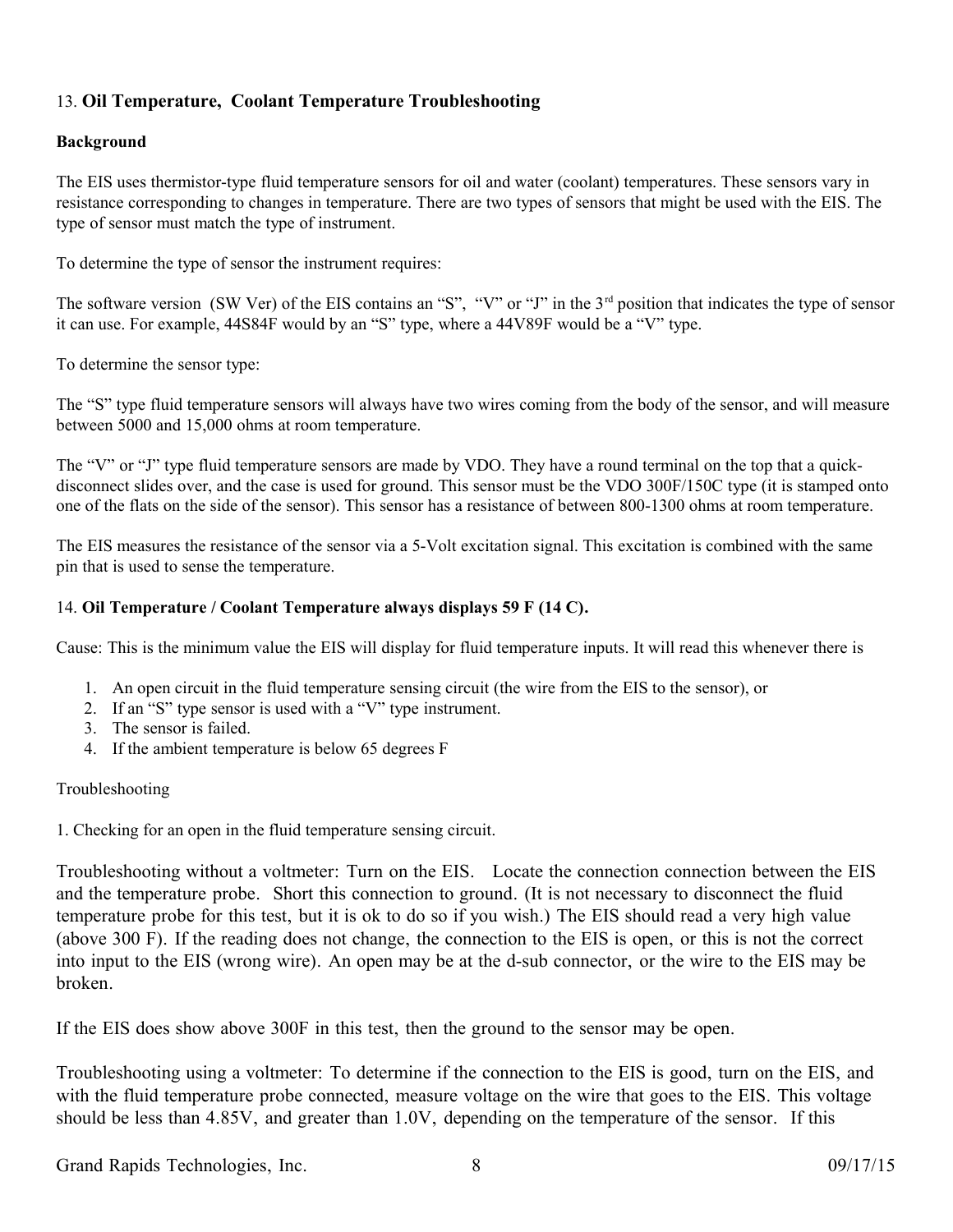voltage is zero, the connection to the EIS is open. If the voltage is above 4.85V, the ground to the sensor is open.

2. Checking the sensor and instrument type. (See the background section for the oil temperature / coolant temperature section above.)

3. Checking for a bad oil / coolant temperature sensor. An ohmmeter can be used to test the sensor. At room temperature an "S" type sensor will read  $5k-15k (5,000 - 15,000)$  ohms. A VDO type will read 800-1300 ohms.

#### <span id="page-8-2"></span>15. **Oil Temperature / Coolant Temperature always reads above 300 F (150 C).**

Cause: The input to the EIS is shorted to ground.

Troubleshooting: Disconnect the wire from the sensor. If the problem goes away, it indicates a bad (shorted) sensor. If the problem persists, it indicates that the input (wire) connection to the EIS is shorted to ground.

#### <span id="page-8-1"></span>16. **Oil Temperature / Coolant Temperature are inaccurate.**

Cause:

- 1. The instrument is configured for the wrong temperature units (Fahrenheit vs. Celsius).
- 2. The wrong type sensor is being used with the EIS.
- 3. The sensor is bad.

#### Troubleshooting:

- 1. Checking the EIS temperature units configuration. (See the user manual.) The most likely cause of this problem is simply that the instrument is operating in Celsius instead of Fahrenheit, or vice versa.
- 2. The incorrect sensor is being used. (See the background section for the oil temperature / coolant temperature section above.)
- 3. It is very unlikely that the instrument or the sensor has become inaccurate. The accuracy of the sensor can be checked by placing it it boiling water. A ground wire must be connected to its body while performing this test. It should register 212 F (100C) within a few degrees at sea level.

#### <span id="page-8-0"></span>17. **Oil Pressure**

#### **Background**

The EIS uses VDO brand sensors for oil pressure. These sensors vary in resistance corresponding to changes in pressure. There are two types of sensors that might be used with the EIS. The type of sensor must match the type of instrument.

To determine the type of sensor the instrument requires:

The software version (SW Ver) of the EIS contains an "S", "V" or "J" in the 3<sup>rd</sup> position that indicates the type of sensor it can use. For example, 44S84F would by an "S" type, where a 44V89F would be a "V" type.

If it is difficult to see this label, a 100 ohm resistor test can be used to determine the type of EIS. To perform this test, remove the oil pressure connection from the airplane's oil pressure sensor, and connect it to a 100 ohm resistor. Ground the other lead of the 100 ohm resistor. A type V or S instrument will read about 75 psi (+/- 10) and a type J will read about 37 psi (+/- 5).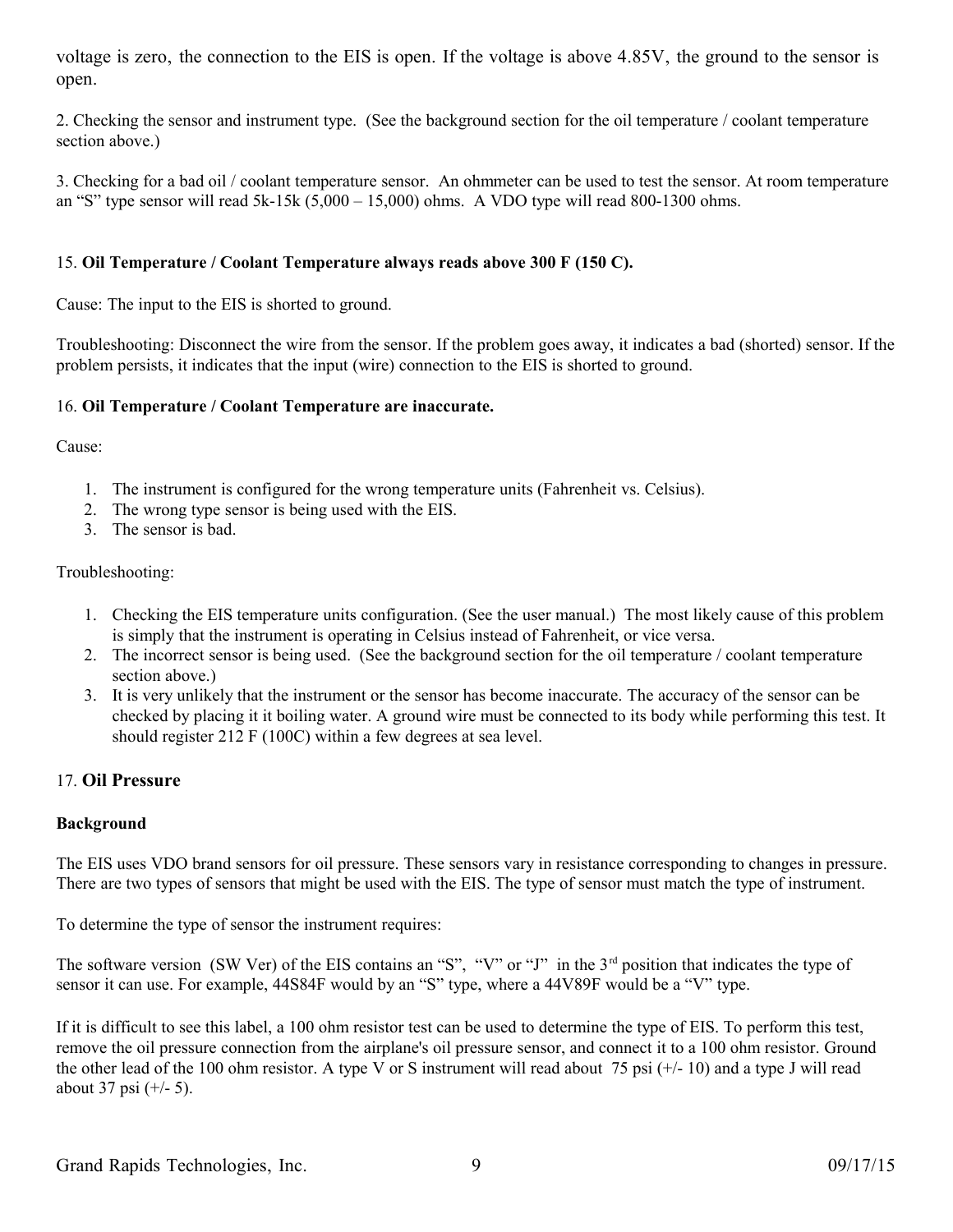### **To determine the oil pressure sensor required:**

The oil pressure sensor is labeled on the flat of the nut used to tighten the sensor when it is installed.

The "S" and "V" type instruments require the VDO 0-10 bar (150 psi) pressure sensor.

The "J" type instruments require the VDO 0-5 bar (80 psi) pressure sensor.

The EIS measures oil pressure via a variable resistance oil pressure sending unit. The sending unit varies its resistance between its terminal and its case (which is a connection to ground). Its provides 10 ohm resistance at zero oil pressure, and about 1.2 ohms per psi (or about 100 ohms at 75 psi) for the 150 psi sending unit. The 80 psi (5 bar) sending unit is about 2.4 ohms per psi (or about 100 ohms at 38 psi).

Early Model 3 EIS for 4-stroke engines ("Advanced EIS models"), which can be identified by their two 9-pin connectors) include an OilZero setting. This can be used to account for an offset in the oil pressure sending unit. This setting should normally be 0. Set it to 0 before proceeding further.

## <span id="page-9-2"></span>18. **Oil Pressure displays 99 psi at all times**

This indicates the electrical connection between the instrument and the sensor is open circuit. This is most likely caused when the wrong wire in connected to the oil pressure sending unit (so that the actual oil pressure input is unconnected). To verify you have a good electrical connection to the instruments oil pressure input, remove this wire from the oil pressure sending unit and touch it to the case of the engine (which should be ground). The oil pressure reading should read 0 psi. If it does, the instrument and the wiring to it is good, and the sensor, or its connection to ground is bad. (Note: It is possible for teflon tape applied to the threads of the oil pressure sending unit to electrically insulate it from ground. Do not use teflon tape to seal the oil pressure sending unit.

If the reading does not go to zero when the oil pressure wire is shorted to ground, use a continuity tester or ohm meter to verify a good electrical connection from the connector that plugs into the instrument to the end of the wire where it attaches to the oil pressure sending unit. It is very rare for the instrument to have a failure such that it does not read oil pressure correctly.

## <span id="page-9-1"></span>19. **Oil Pressure displays 0 psi at all times**

Verify the connection between the instrument and the sending unit is not shorted to ground by disconnecting the wire to the oil pressure sending unit. If this causes the oil pressure reading to read 99 psi, there is no short in this wire. If it remains at 0, this wire is shorted to ground.

If there is no short in the wire, either the oil pressure is actually 0, or the oil pressure sending unit is failed.

## <span id="page-9-0"></span>20. **Oil Pressure Fluctuations Intermittently**

This either an intermittent electrical connection (intermittent short if the pressure drops, or intermittent open if the pressure increases), or the engine's oil pressure is actually fluctuating. Variations in the ground voltage between the EIS and the oil pressure sensor can also cause this problem. This is rare in aluminum airplanes, but can sometimes be seen in composite airplanes when the EIS shares the same ground path to the battery with other devices that can draw large currents.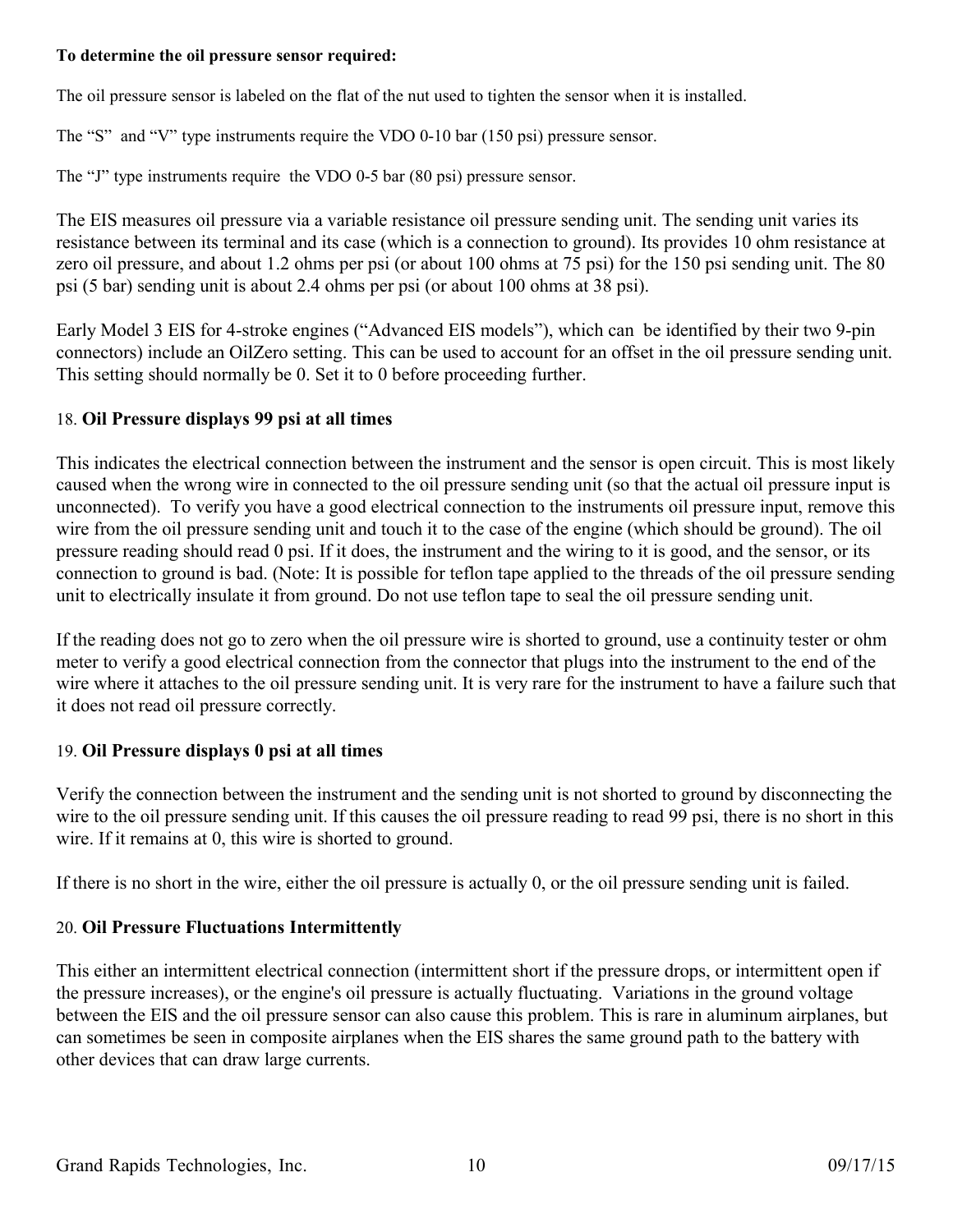### <span id="page-10-2"></span>21. **Oil Pressure is Inaccurate**

Cause:

- 1. The wrong oil pressure sensor is being used with a particular model of the EIS.
- 2. The ground connection to the pressure sensor is not good.
- 3. The engine actually has this pressure.

### Troubleshooting

- 1. See the "Background" section of the Oil Pressure section to verify the sensor type matches with the EIS instrument type.
- 2. With the EIS turned on, measure the voltage between the case of the oil pressure sensor, and the case of the EIS (the metal edge of the faceplate can be used). This voltage should be less than 0.1 volts. The stainless steel overbraid of a hose is usually not a good source of ground for the sensor. The sensor should be mounted to a manifold that is grounded.
- 3. Occasionally we hear from a customer that they think the EIS oil pressure is inaccurate when they are reading very low oil pressure, and it turns out that this is not true. Don't assume this is an instrumenation problem. Verify the pressure with another oil pressure gauge. This can also be done by replacing the oil pressure sensor with a new VDO 150 psi sensor, and measuring the resistance of this sensor with a known good ohm meter. The pressure can be calculated by as follows: Pressure  $= (\text{ohms} - 10)/1.2$

## <span id="page-10-1"></span>22. **Fuel Flow - Troubleshooting**

#### Background

The flow sensor provides an open/ground output that the instrument detects via a 5V pull-up through a resistor. The output from the flow sensor is a square wave that varies in frequency according to the flow rate.

The fuel flow connections are electrically protected inputs. The instrument is very unlikely to experience a failure in this circuit. The most likely cause of any problem associated with the fuel flow function is the wiring to the flow sensor, an incorrect FloCal entry, or a blocked flow sensor paddlewheel. Flow sensor failure is possible, and although more likely than a failure internal to the instrument, is not very likely.

When testing the flow sensor is is often possible to see a non-zero fuel flow rate (FLOW) on the EIS for a short time when the backup (boost) pump is turned on. This can be a useful way to verify a complaint of zero fuel flow has been fixed.

Note that the totalizer function (identified as "FUEL" on the EIS) will count down to zero and stop. It must be manually set to match the amount of fuel in the airplane when the airplane is fueled.

#### <span id="page-10-0"></span>23. **Fuel Flow - Reads 0.0 at all times.**

Causes:

- 1. The Flocal setting is zero or very low.
- 2. An electrical connection to the flow sensor is open or incorrect.
- 3. The flow sensor had debris in it.
- 4. The flow sensor is failed.

#### Troubleshooting

Grand Rapids Technologies, Inc. 11 09/17/15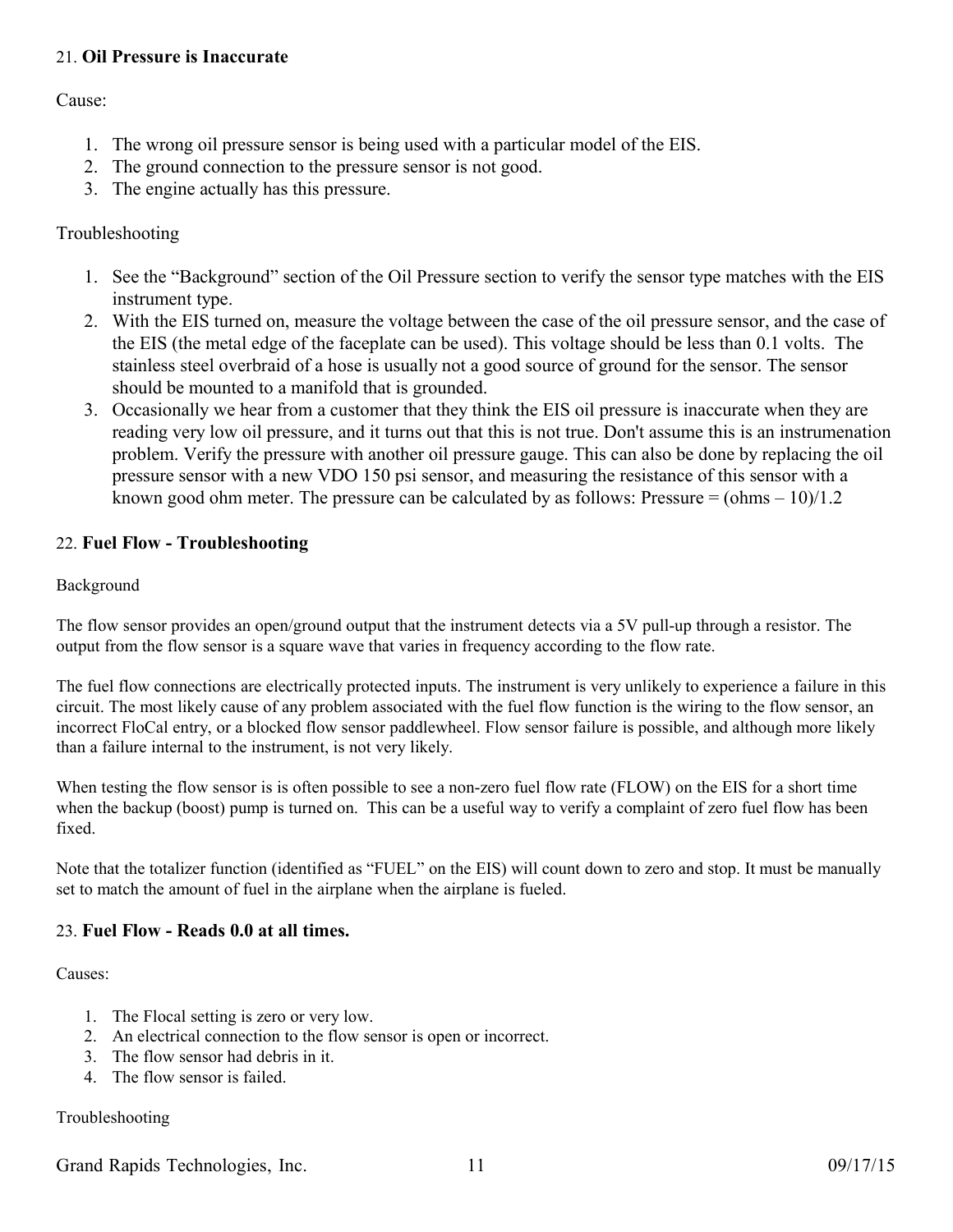- 1. Verify the FloCal entry on the combination set pages is not set to a value of zero, or near zero. It should be approximately 170 when using the FloScan fuel flow sending unit, and about 83 with the EI red cube. This setting is accessed by holding the center and right buttons until the configuration set pages appear, and then paging down with the right button. To accurately adjust this value, follow the instructions for calibrating the fuel flow in the user manual.
- 2. Visually inspect the electrical connections to the flow sensor. Verify that the cable that plugs into the the rear of the EIS is fully mated. Also verify the electrical connections from this cable to the flow sensor are secure, and that the wire colors are matched.
- 3. A voltmeter can be used to verify the electrical connections. 9-12 volts should be present between the black and red wires in the cable connecting to the flow sensor. Make this measurement at the flow sensor. (No voltage at the flow sensor indicates a broken wire.)
- 4. Disconnect the wire that connects to the white wire of the flow sensor. Measure the voltage on wire that was connected to the white wire of the flow sensor. This wire should be connected to the EIS and show 5V when the EIS is turned on. If a voltmeter is not handy, a test signal can be created to determine if the EIS is operating normally and the fuel flow signal wire to the EIS is good. This is accomplished by disconnecting the white wire from the flow sensor. This wire is then repeatedly and rapidly touched to a source of electrical ground. This should cause the EIS to show a fuel flow of something greater than 0.0. If this test fails, check the electrical continuity of this wire connection to the EIS. If this test again fails, this suggests a failure in the EIS. If it passes, it suggests a possible malfunctioning flow sensor.
- 5. Re-connect the white wire to the flow sensor. Remove the fuel line connections to the flow sensor. Inspect for debris that could cause the paddle wheel inside the flow sensor to be stuck. Back flush the flow sensor. If no blockage is found, and all other tests passed, the flow sensor is faulty.

## <span id="page-11-1"></span>24. **Fuel Flow - Reads too low.**

#### Causes:

- 1. FloCal is set too low.
- 2. Flow sensor is partially blocked.

## Troubleshooting

- 1. Verify the FloCal entry on the combination set pages is not set to a value of zero, or near zero. It should be approximately 170 when using the FloScan fuel flow sending unit, and about 83 with the EI red cube. This setting is accessed by holding the center and right buttons until the configuration set pages appear, and then paging down with the right button.
- 2. To check for a partially blocked fuel flow sensor, the sensor should be back-flushed with fuel.

## <span id="page-11-0"></span>25. **Fuel Flow - Reading is erratic.**

Fuel flow is not always constant with carburetor-equipped engines due to the nature carburetor. Some variation can be expected, typically less that  $+/- 0.5$  gal/hour.

## Cause

1. Turbulence in the fuel line upstream of the flow sensor.

Troubleshooting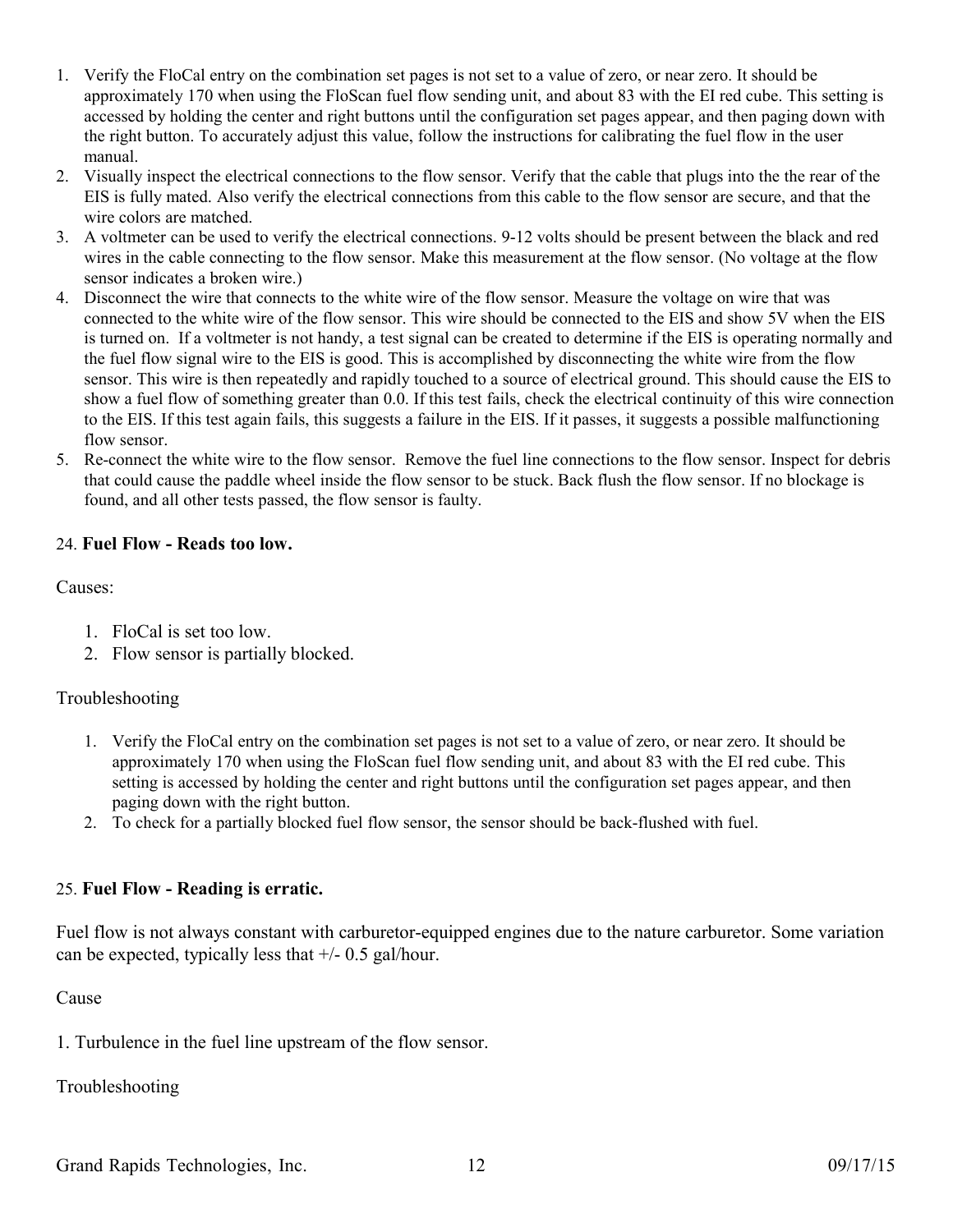1. Verify that no turbulence producing items are closer than 5" to the input side of the flow sensor. Turbulence producing items are things such as elbows, fuel pumps, fuel selectors, etc.

## <span id="page-12-2"></span>26. **Fuel Flow - Reads too high.**

Causes:

- 1. FloCal is set too high.
- 2. Flow sensor is partially blocked.

## Troubleshooting:

- 1. Verify the FloCal entry on the combination set pages is set correctly. It should be approximately 170 when using the FloScan fuel flow sending unit, and about 83 with the EI red cube. This setting is accessed by holding the center and right buttons until the configuration set pages appear, and then paging down with the right button. To accurately adjust this value, follow the instructions for calibrating the fuel flow in the user manual.
- 2. To check for a partially blocked fuel flow sensor, the sensor should be back-flushed with fuel.

## <span id="page-12-1"></span>27. **Fuel Flow - Changes when an auxiliary pump is turned on or off.**

Cause:

The action of the pusling-type fuel pump.

Troubleshooting:

This is normal and typically results in the indicated fuel flow increasing by 1-2 gallons/hour. The use of a pulsation dampener may reduce this effect.

The damper can be constructed by installing a tee in the fuel line, running 1-2 feet of fuel line off the tee, and capping the end to trap air in this line. The tee can be positioned anywhere in the fuel system after the fuel pump.

The use of a pulsation dampener tends to help, but ultimately does not usually completely cure the above problems. In our experience we see about 1-2 gallons per hour caused by the action of the electric fuel pump with carburetored engines. The net effect is that this causes the totalizer to be slightly lower than actual, but by a small enough amount that we don't feel it is worth the effort to include a pulsation dampener in most installations. (For example, leaving the fuel pump on for 15 minutes will result in a fuel totalizer that shows 0.25-0.5 gallons less than actual.)

## <span id="page-12-0"></span>28. **Fuel Flow (PWM Type Fuel Flow) – Reading is always the same, regardless of actual flow.**

An EIS with "PWM fuel flow" will have a "P" in the software version on the label on the back of the EIS.

Cause: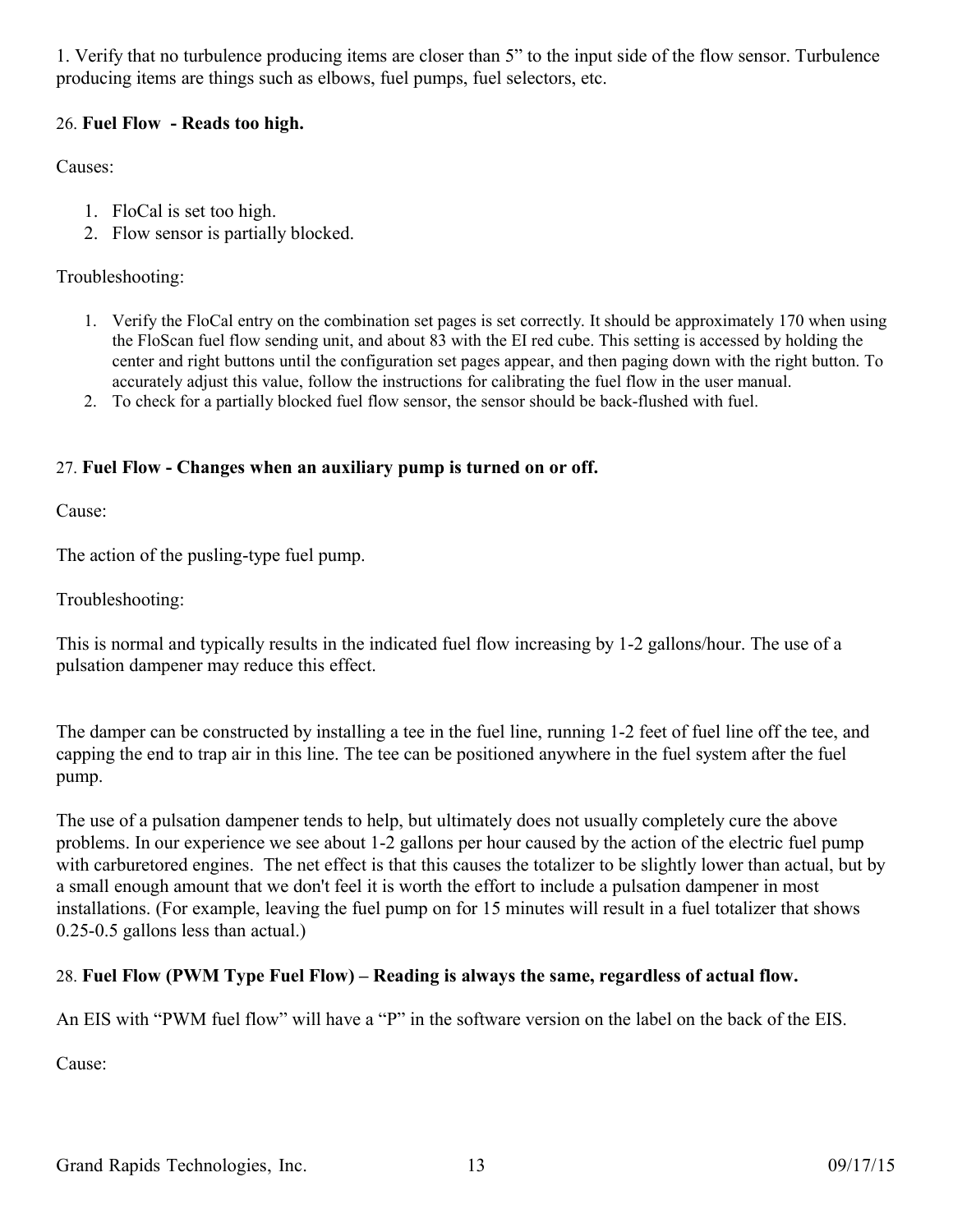- 1. The EIS is connected to a EI red cube or a flowscan fuel flow sensor. This sensor is not compatible with the PWM fuel flow option. The EIS must as the normal "F" type fuel flow option. The "F" will be in the SW version on the rear cover.
- 2. An EIS with connected to the wrong type of fuel consumption signal on a UL Power Engine. This engine's ECU provides two types of fuel consumption outputs. An EIS set up for PWM type fuel flow must connect to the "Injector Pulse Fuel Consumption" output.

### Troubleshooting

1. Inspect the installation to see if the type of instrument is compatible with the signal being provided to it. An instrument with an "F" in the SW version must use a flow sensor or a signal that represents pulses/gallon or pulses/liter. An instrument with a "P" in the SW version must use a fuel injector type PWM signal.

### <span id="page-13-2"></span>29. **Tachometer**

Overview: The tachometer measures the engine RPM by determining the frequency of the tachometer signal from the engine. This information is combined with the pilot's entry of TachP/R (EMP on very old instruments), which is set according to the number of tachometer pulses per revolution of the engine, to allow the EIS to calculate engine RPM.

In general, 4-stroke engines like Lycoming, Continental, Rotax 912, Subaru, etc, will provide a dedicated tach signal, or a something almost as good (like the p-lead from a mag). Tachometer sensing from 2-stroke engines and HKS generally require that the lighting coil be used both as a tach source, and to charge the aircraft battery via a regulator/rectifier. Some 2-stroke engines will have other signals that could be used as a tachometer source.

Lighting Coil Equipped Engines (2-stroke engines, HKS, Jabiru etc.)

The switching characteristics of the regulator/rectifier is highly dependent on its type, the design of the lighting coil, the battery and its state of charge, the electrical load on the engine, and the engine RPM. Regulator/rectifiers generally operate by shorting the power input to them (the lighting coil leads) to control charging and thus regulate. Since the lighting coil is also used as the tach source, there are situations where the tachometer signal can be affected.

Generally, if the tachometer reading is not erratic, and the TachP/R (or EMP) setting is correct, the tach will be accurate.

## <span id="page-13-1"></span>30. **Tachometer is erratic (4-stroke engines, engines with magnetos or electronic ignition.)**

**Problem** : Tachometer is inaccurate, reading a fixed percentage too high or low at all RPMs, although it is steady.

Almost certainly you have the TachP/R ( in very old instruments, the EMP) set incorrectly. When sensing engine RPM via the mag P-lead, it is common for a mag to generate  $\frac{1}{2}$  as many pulses you expected. (A mag for a 4-cylinder engine, would be expected to produce 2 pulses per revolution, but it might produce only 1.) See the user manual for the correct setting.

## <span id="page-13-0"></span>31. **Tachometer is erratic (2-stroke engines, Jabiru, engines with charging or lighting coils.)**

This is most commonly caused by the switching characteristics of the regulator/rectifier. The lighting coil can not be used for tachometer connections with Key West regulator/rectifiers. For Tympanium single and three-phase regulator/rectifiers, this problem can be cured by moving the tachometer connection to the other regulator/rectifier lighting coil input, or in some cases, reversing of the lighting coil leads to the regulator/rectifier. This can also be cause by an EMP setting above 9 for an Advanced EIS. EMP settings above 9 are invalid for the Advanced model EIS.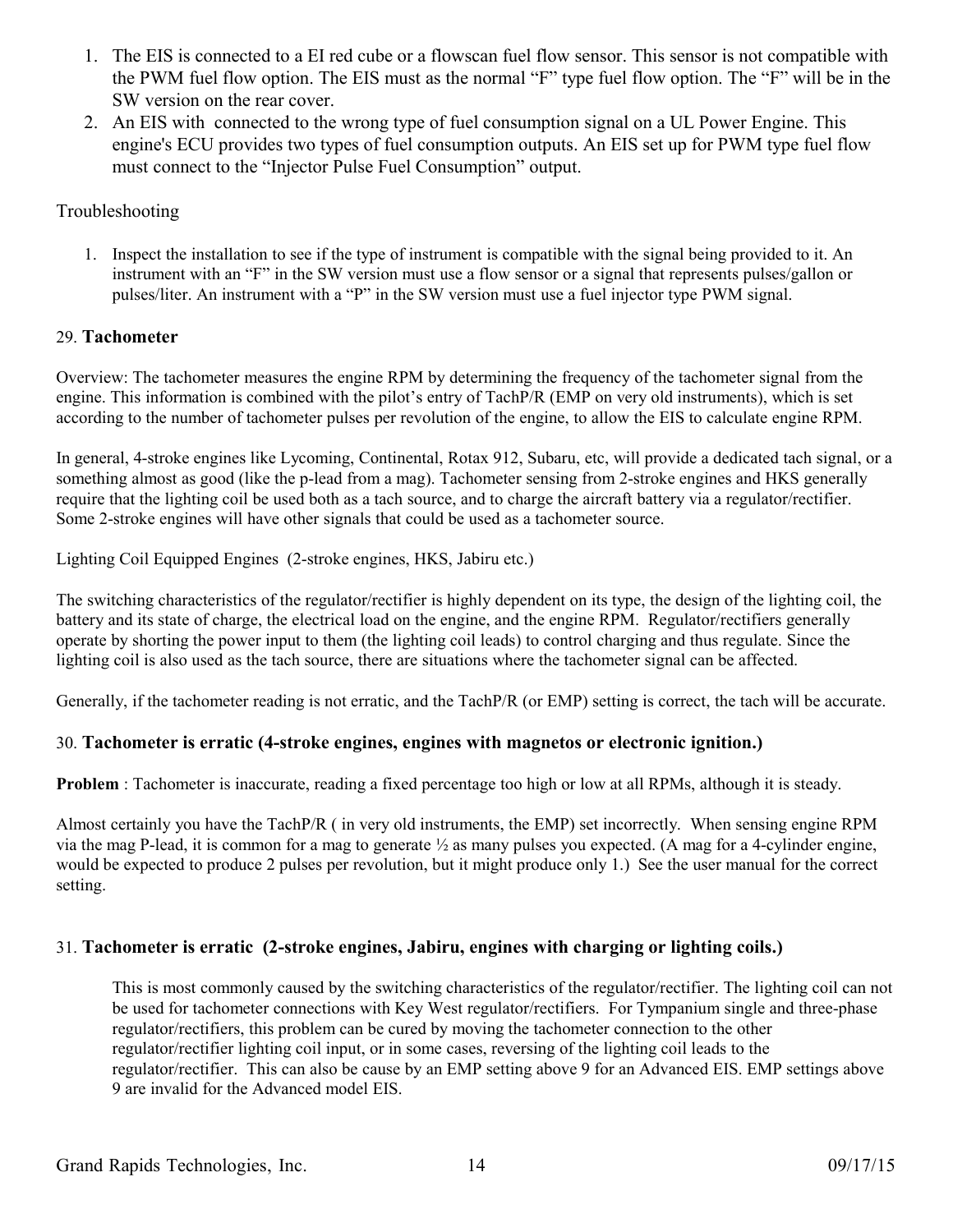Rotax Two-Stroke Engines : The gray tach lead will often give erratic tachometer readings around mid-range power, when the lighting coil is connected to a battery via a regulator/rectifier. Installing a 10k Ohm resistor inline between the gray tach lead and the tach input to the EIS will cure this problem. (This resistor is included in the parts pack, and is available at no charge from Grand Rapids Technologies. - Not required for model 2000/4000/6000 instruments as it is internal to the instrument.) The gray tach lead will not give a good tach reading when one of the two mags is turned off, as the signal on this wire comes from one of the mags, but other than this drawback it works no matter what is happening to the lighting coil.

Rotax 912/914 : On about 1 engine in 10, the tach reading from the dedicated tach output will be erratic. This is cured by reversing the two tach output wires from the engine, or installed a 10k Ohm resistor (1/4 W or larger) inline in the tachometer lead.

### **Lighting Coil Equipped Engines in airplanes without batteries.**

When using the Tympanium 3-phase, or Key West regulator/rectifier, the lighting coil leads can not be used for sensing the engine RPM. On Rotax engines, the gray tach lead must be used. On some Rotax engines, erratic tach readings will be experienced at high rpm. In these cases a 10k Ohm resistor (included in the parts pack) is required. It is OK to use this resistor even if your tach readings are not erratic.

For Hirth engines, the spare, small lighting coil must be used for sensing engine RPM. Ground one side of this coil, and connect the other directly to the tach input of the EIS. The EMP must be set to 60.

### <span id="page-14-0"></span>32. **Tachometer reads 0 at all times.**

This is caused by no tachometer signal from the engine, or by an open circuit to the tachometer signal from the engine, or an EMP that is set to 0 on a Standard (2-stroke) EIS model instrument. Check you wiring to be sure you have a good connection to the EIS tachometer input.

When using the lighting coil as a tachometer source, a failed regulator/rectifiger can short out the lighting coil and causes a loss of the tachometer signal. A simple way to see if this is the case is to run the engine and observe the battery voltage using the EIS Volt display. If the voltage is 12.8V or less, the battery is not charging. Fix the charging problem and the tachometer problem will also be fixed. The charging problem can be caused by a bad regulator/rectifier, or wiring problem between it, the engine's lighting coil, or the battery.

A simple test is to disconnect the tach wire from the engine. Using **the tach lead to goes to the instrument**, tap this on and off onto a source of 12V power. This should cause the EIS to show some tach reading other than zero. If it does, the EIS is most likely working correctly. (This test will not work if any tach resistors are installed in the tach lead that are greater than 27k ohm.) If you are unable to get a non-zero tach reading while performing this test, perform a continuity test (using a test light or ohmmeter) to verify the wiring from the EIS connector to the end of the tach lead is good.

Rotax 914 (does not apply to Rotax 912) The tachometer output passes through the turbo control box. The tach output from this box is polarized (although Rotax fails to note this) so that it will only work when connected in one of the two possible ways. If you do not get a tachometer reading on a Rotax 914, reverse the tachometer connections.

For Rotax 2-cycle engines, a zero RPM reading can be experienced when using the gray tach lead during the Mag check. The gray tach lead is a tap off the coil used to power one of the mags. When this mag is shut down, the tach signal is reduced, and may be unreadable by the instrument. In some cases performing the mag check at 3500 RPM or higher may allow a tach reading to be made.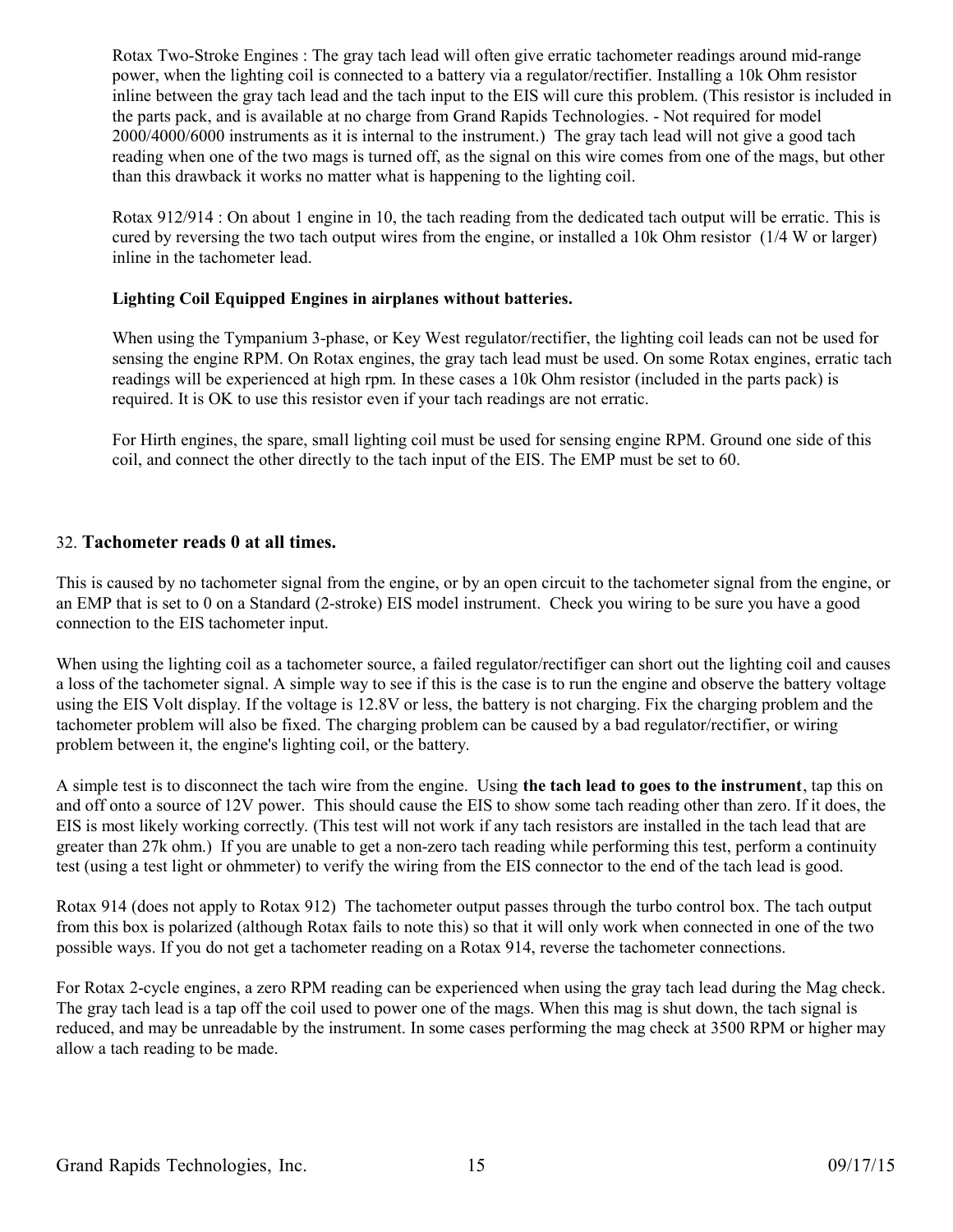Note: For instruments which include an "EMP" setting (these are model 3, 2-stroke or Standard instruments), an EMP setting of zero will cause a tach to read zero at all times. Set the EMP according to the maual (typically 20 for Rotax CDI, 60 for all else.)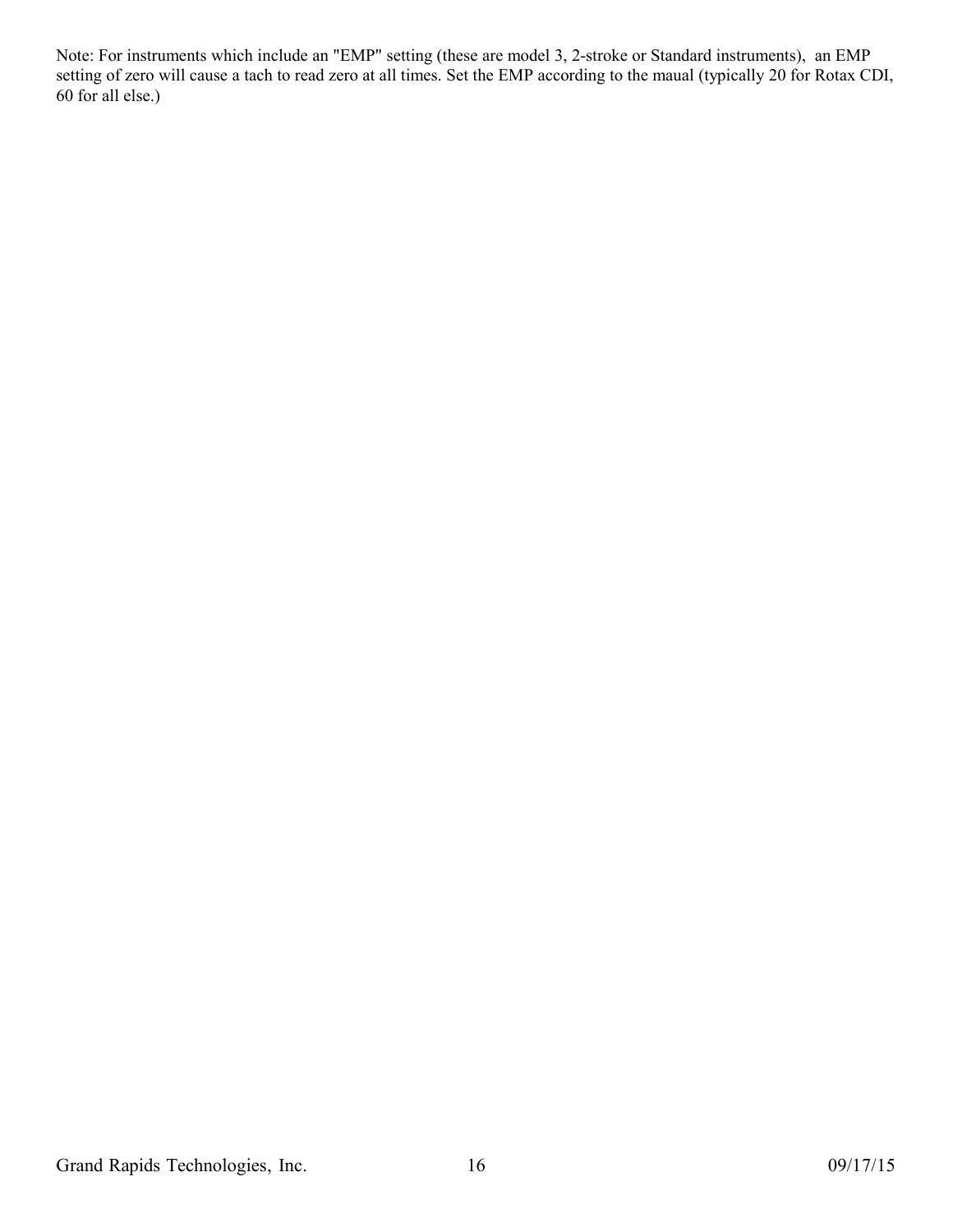## <span id="page-16-1"></span>33. **Serial Data Output - EIS Data Logging software does not receive data**

Serial data communication problems can require some trial and error to correct, as there are many possible problems that can give the same symptoms. The serial port in the EIS is used by the factory during the instruments manufacture, assuring that it is functional when it leaves our factory. With some versions of the EIS it is possible for the port could be damaged if 12V power is connected to this output, but this is uncommon.

Problem: Unable to receive data from the EIS on the EIS data logger software running on a PC. (No data shows up on the computer screen when running the data collection program.)

Troubleshooting:

1. Be sure the instrument is turned on, (it can be on any display page, but should not be on a "Set" page) the serial data cable is connected to the PC, and the PC is running the data collection software with the correct COM port being specified. If you experience serial data problems it is often necessary to re-boot the PC to restore the serial port for normal operation.

2. Use a voltmeter to verify data is present at the 9-pin d-sub connector that plugs into the PC. To do this, connect the black lead (-) of the voltmeter to the signal ground pin (pin 5) and the red lead (+) to the Rec Data pin (pin 2). A fluctuating voltage between 0 and 6V or so should be observed. Move the red lead (+) to the Data Set Ready Pin (pin 6). A voltage of 5-12V should be observed on this pin. This voltage should be steady. (Not all computers required the Data Set Ready Pin connection, although it is advisable to make this connection.)

3. Verify the serial port being opened is correct. The data collection software prompts for which serial port is to be used. You may find that the correct port will cause the error message "Device timeout in line ..." when the cable from the EIS is not plugged into the computer, although this may not always be the case. The serial port may also be tested by connecting it to other devices (such as an external modem) to verify it functions properly.

See also the Readme file for the serial data. This has a detailed troubleshooting procedure.

## <span id="page-16-0"></span>34. **Serial Data Output – No EIS data received by a GRT EFIS**

Cause:

- 1. Serial port on the EFIS has not been configured.
- 2. The serial data output from the EIS is not wired correctly.
- 3. The EIS is not turned on, or is is displaying the, "Check Entries" page.
- 4. The serial output from the EIS has failed.
- 5. The serial input to the EFIS has failed.

## Troubleshooting:

- 1. Check the settings for the serial data input on the EFIS via the Set Menu, General Setup. The serial input must be configured for EIS data at 9600 baud.
- 2. Check the EIS to see if it turned on and is not the "Check Entries" page.
- 3. Check the serial input counter on the EFIS. If it is counting, and the EFIS is configured for an EIS at 9600 baud, something other than an EIS may be wired to the EFIS on that serial input.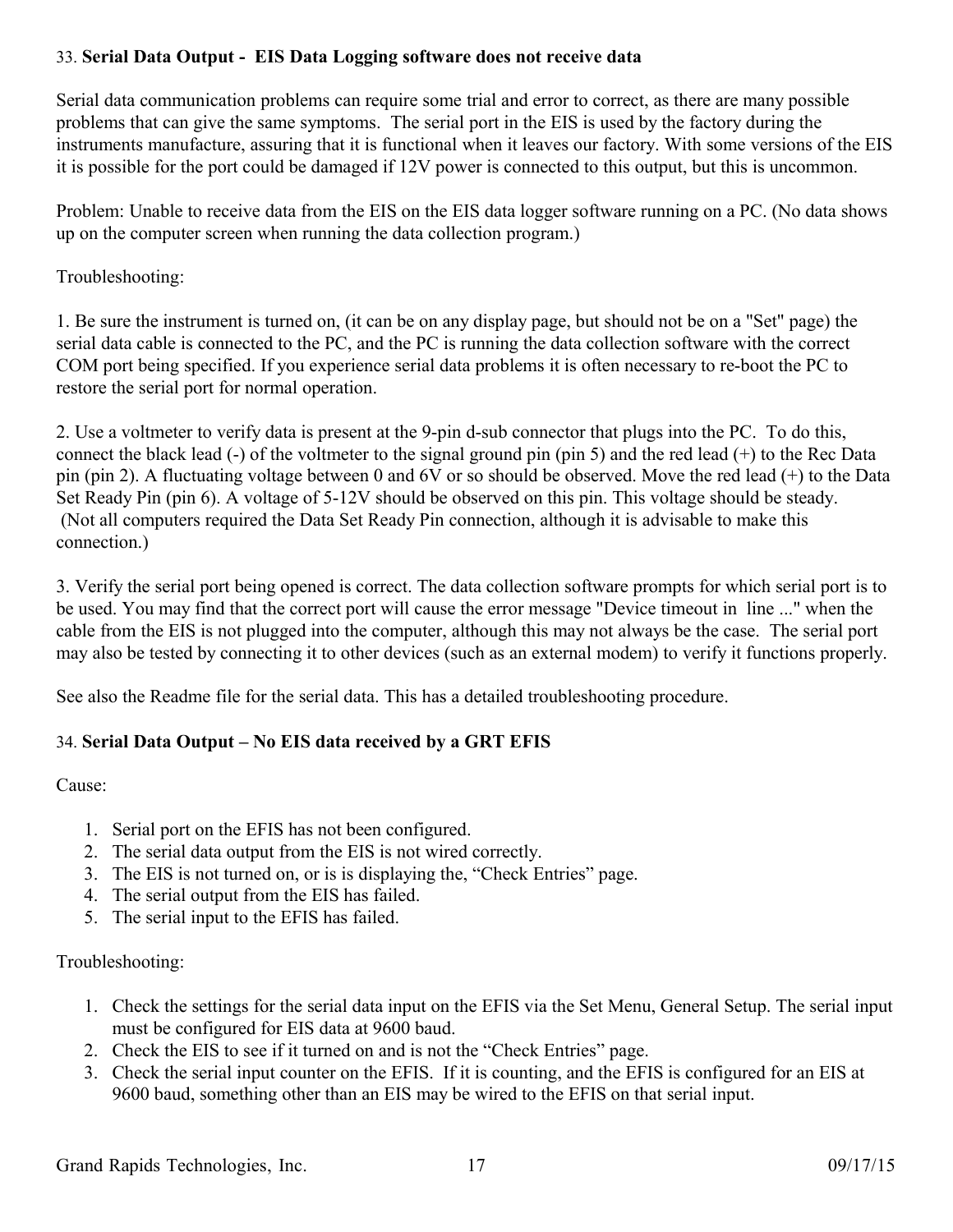- 4. Check the serial input counter on the EFIS. If it is not counting, no data is coming in. Disconnect the cable from the EFIS that has this serial data, and measure the AC voltage on the pin used for the EIS serial data input. The AC voltage should be above 1 volt with most meters and will probably fluctuate. A DC voltage measurement should should a fluctuating voltage. If the voltage is steady, or near zero, the connection to the EIS serial output may be open or the EIS serial data output may be failed (unlikely). (You can determine the pin used for the EIS serial data by noting the serial input used on the Set Menu, General Setup, and looking in the EFIS user manual to see which serial input uses this pin.)
- 5. If the voltage measurements in step 4 showed serial data was present, the EFIS serial input may be failed. This is unlikely. A display units serial port can be tested by connecting a serial port output to its input, and running the serial port loop-back test.

## <span id="page-17-2"></span>35. **EGT & CHT – Basic Troubleshooting – Checking probes and wiring.**

## **Checking the wiring to the probes:**

Each EGT and CHT probe has two wires that must be connected to the EIS. A simple way to check for an open in either of the wires is to remove the d-sub connector from the instrument. Refer to the EIS manual to identify the EGT and CHT probe connections to this connector. Using a volt/ohm meter set to ohms, touch one meter lead to ground, and check each of the EGT/CHT pins to see if any of them are open circuit. Since the EGT and CHT probes are grounded type probes, each EGT and CHT leads should register very close to zero ohms to ground (any reading less than 20 ohms is good). (This test must be performed with the probe grounded by installing it in the engine.) Typically the open circuit will be found at the quick-disconnect on the probe itself, or where the probe plugs onto the extension wire. If an open circuit is found, it may be due to a bad probe.

## **Checking an EGT or CHT Probe:**

EGT and CHT probes should measure less than 10 ohms resistance between their leads. Use an ohmmeter, and measure the resistance between the leads at the probe itself. This can be done with the probe plugged into the airplane's wiring. If the probe measures an open circuit, it is bad.

## <span id="page-17-1"></span>36. **EGT & CHT - Read too high or two low**

If this is an external cold-junction version (used primarily with powered-parachutes and 2-stroke engines), this can be caused by a bad reading on the OAT probe. If the OAT probe reads 20 degrees too high, so will the EGTs and CHTs. This does not apply to any EIS for 4-stroke engines.

## <span id="page-17-0"></span>37. **EGT & CHT - Reads about 1/2 of expected reading**

#### Cause:

- 1. The EIS is set up with units in Celsius when Fahrenheit is desired.
- 2. If only EGT reads low on one or more cylinders, it is possible the EGT probes is inserted too far into manifold and is touching the other side of the manifold.
- 3. One of the two wires to the probe is open circuit.
- 4. The probe is open circuit.

## Troubleshooting:

1. Check the units selected for the EIS on the "Configuration Set Pages".

Grand Rapids Technologies, Inc. 18 18 09/17/15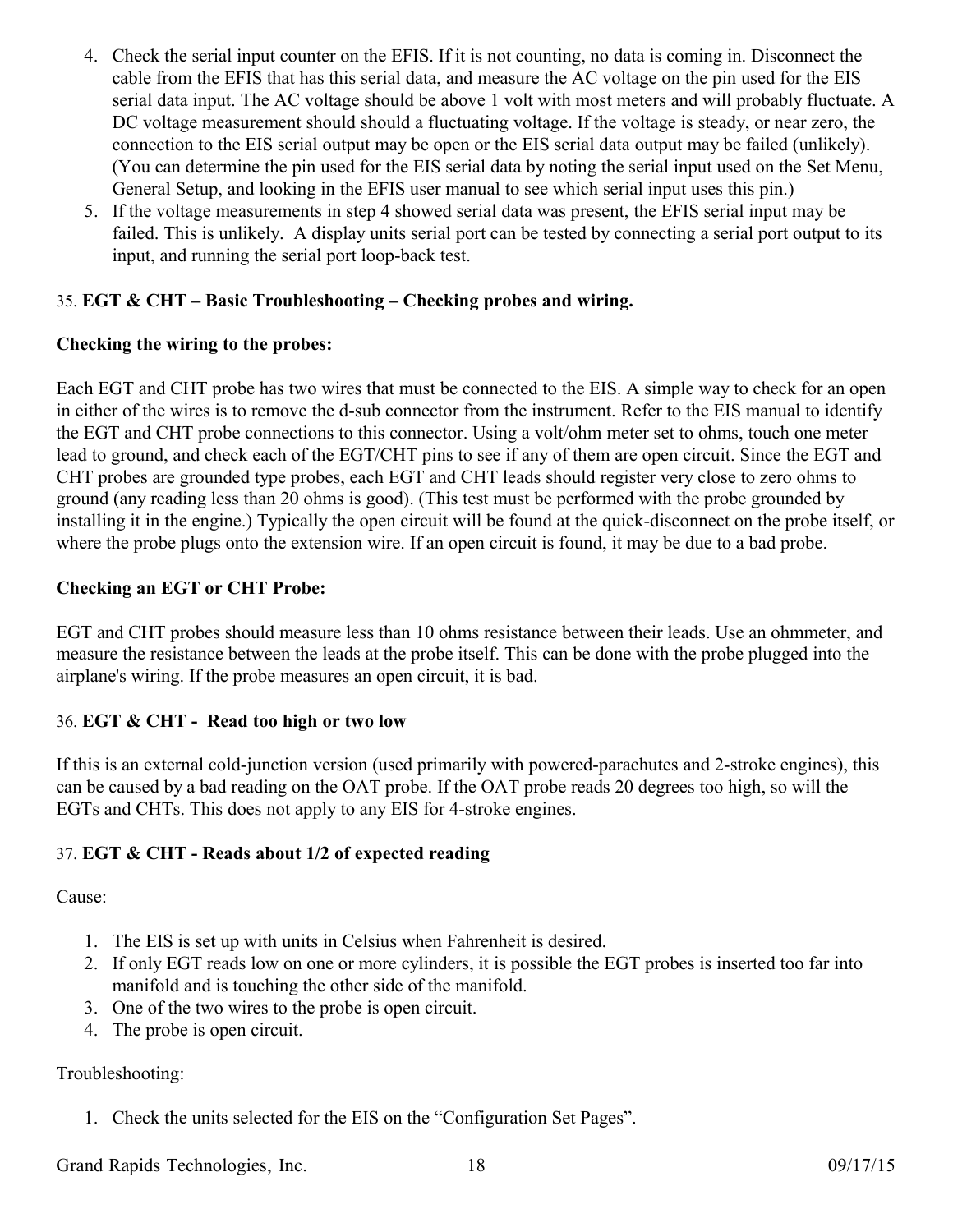2. Visually inspect the EGT probes to see if the probe is inserted too far into the exhaust pipe. With the hose clamp type EGT probes, the probe itself is normally 1 inch long. With the Rotax two-stroke engines, the probe can be inserted too far into the compression fitting when the user installs the probe.

## <span id="page-18-1"></span>38. **EGT & CHT - Reading is erratic.**

Cause:

- 1. Failed probe.
- 2. No ground connection to the engine.

## Troubleshooting:

- 1. An open connection to one lead of the probe, or an open in the probe itself will often cause an erratic reading. Refer to "EGT & CHT – Basic Troubleshooting" to check for an open connection or a bad probe.
- 2. Verify the EIS and engine share a ground connection. If the airplane had two batteries, make their grounds are connected together. It is also possible that no ground wire is connected to the engine case, but is practically impossible if the engine includes an electric starter (unless the ground cable to the engine has broken). For engines that do not have an electric starter, the case of the engine must be tied to ground. Measuing the DC voltage between the case of the EIS and the engine should show less than 0.050 volts (50 mV), although up to 0.5V is acceptable when all electrical systems are tuned on in the airplane. With the airplane's electrical system off, the resitance between the case of the EIS and the engine should be less than 1 ohm.

## <span id="page-18-0"></span>39. **EGT & CHT - (or other readings) change when transmitting on a com radio.**

In rare cases the EIS can be affected by radio transmissions. This is caused by very high levels of the com radio's transmitter affecting the circuits in the EIS. Since the EIS is designed with a very high level of tolerance for this condition, this usually indicates a problem with the radio installation is present. In any case, the following should be considered.

- If the problem occurs inside of a metal hangar, re-test with the airplane outside of the hangar. The metal hangar walls can reflect large amounts of radio energy.
- Verify the coax to the radio is not shorted (it should be open circuit between the inner conductor and the shield.) A short might allow the radio to receive, but not transmit.
- Verify the antenna is good. This is most easily determined by testing the SWR. The SWR should be less than 2.0. A large SWR indicates reflections, and large amount of RF energy bouncing back from the antenna.

In most cases, the above should solve the problem. If the above items appear to be ok, and this can be verified also by the ability to transmit a normal distance, to some degree, then the following should be tried.

1. Verify the radio and the EIS do no share the ground wire for a long distance. Using the same heavy gauge ground wire for a couple feet is ok, but sharing a smaller wire (20 or 22 gauge) for many feet, could cause a problem.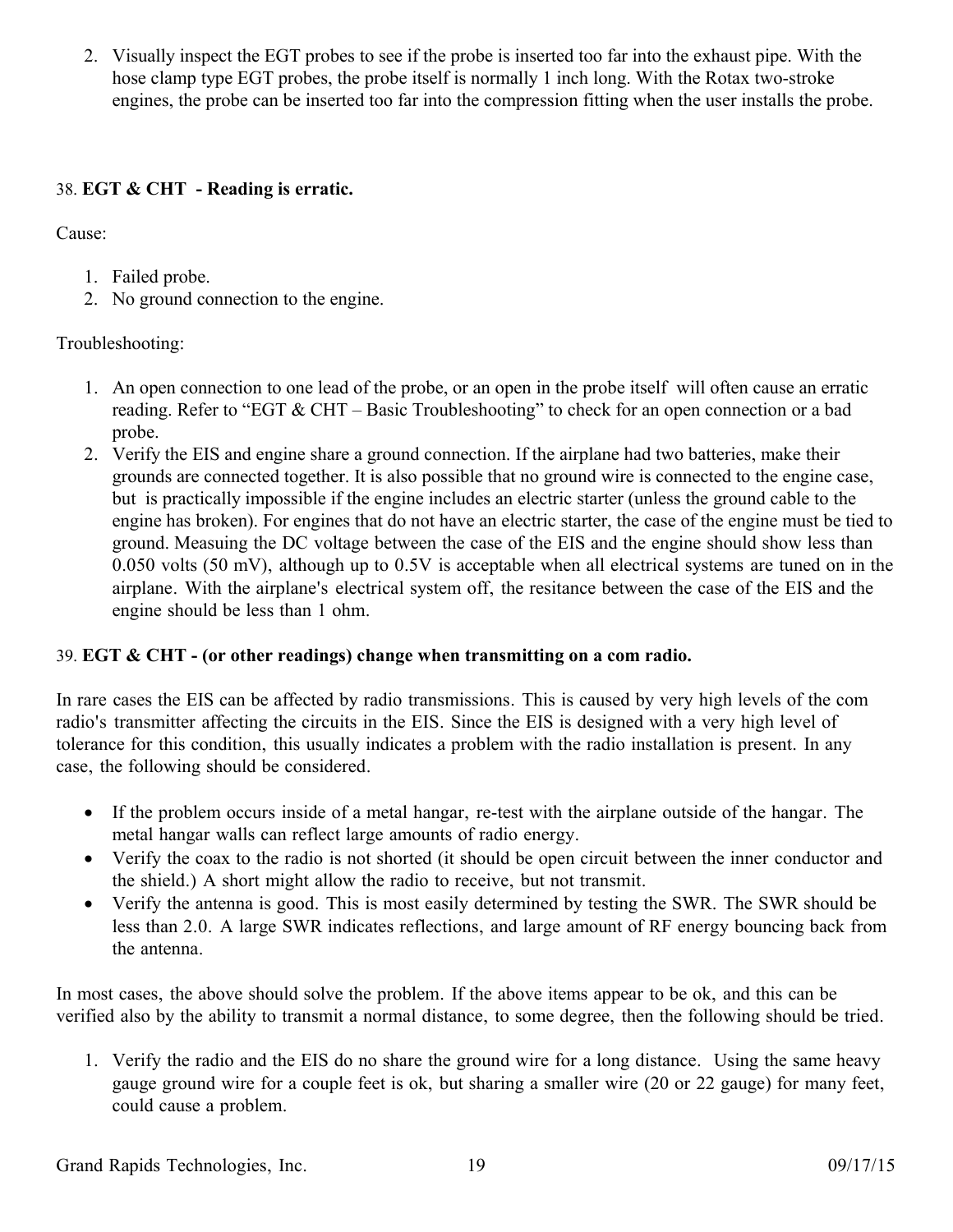- 2. Snap-on ferrite filters can be used to filter out RF energy. These snap over a wire, or group of wires, or even around a coax. These are easy to move around, and are very effective. Trial and error is needed to find the best location for them, but they tend to be very effective. Keep in mind that if you need them, there is probably something not quite right about your radio installation though, as they are normally not required.
- 3. If problems still persist, a dummy load can be used in place of the antenna. If the problem goes away with the dummy load, either the antenna is too close to the EIS, or you have problems with a bad SWR (reflections in the coax).
- 4. It might be possible that some older radios might emit enough interference that they could cause a problem if they are mounted next to the EIS. This is rare.

## <span id="page-19-3"></span>40. **EGT & CHT - Sharing EGT and/or CHT Probes with other gauges**

No probes which connect to the EIS can be also connected to an analog gauges. They will interact and cause inaccurate readings. It **may** (not always) be possible to share the same probe with another electronic instrument.

The tachometer signal and the voltmeter can be shared.

### <span id="page-19-2"></span>41. **Airspeed does not read above about 50 mph (40 knots)**

Cause - Pitot and Static Port Connections are reversed.

### <span id="page-19-1"></span>42. **Vertical Speed Not Working (applies to Model 4000/6000/9000 only)**

Cause – The vertical speed displayed on a combination page (which is a user-programmable page) can be programmed incorrectly so that it does not provide a valid vertical speed. This occurs if the vertical speed value is being over-written by something else (such as the up/down arrow that is normally displayed next to this number). The vertical speed displayed on the labeled page will always be correct.

Troubleshooting – Refer to the user manual to learn how to program the combination screens, and using the configuration set pages, check the settings that are being used to show the vertical speed.

#### <span id="page-19-0"></span>43. **Manifold Pressure always reads too low.**

MAP will display absolute air pressure. At sea level, it will match the altimeter setting. For every 100 feet above sea level, it will read 0.1" less than the altimeter setting.

Problem: Reads very low all the time. Does not change. Cause: Scale factor is zero, or no connection between the auxiliary input on the EIS, and the output of the manifold pressure sensor.

Problem: Inaccurate and too low, but changes with changes in pressure. Cause: Scale Factor and Offset not entered.

Problem: Reads correct when engine not running, but too high with engine running. Cause: Leak in hose connection to the MAP sensor at the sensor.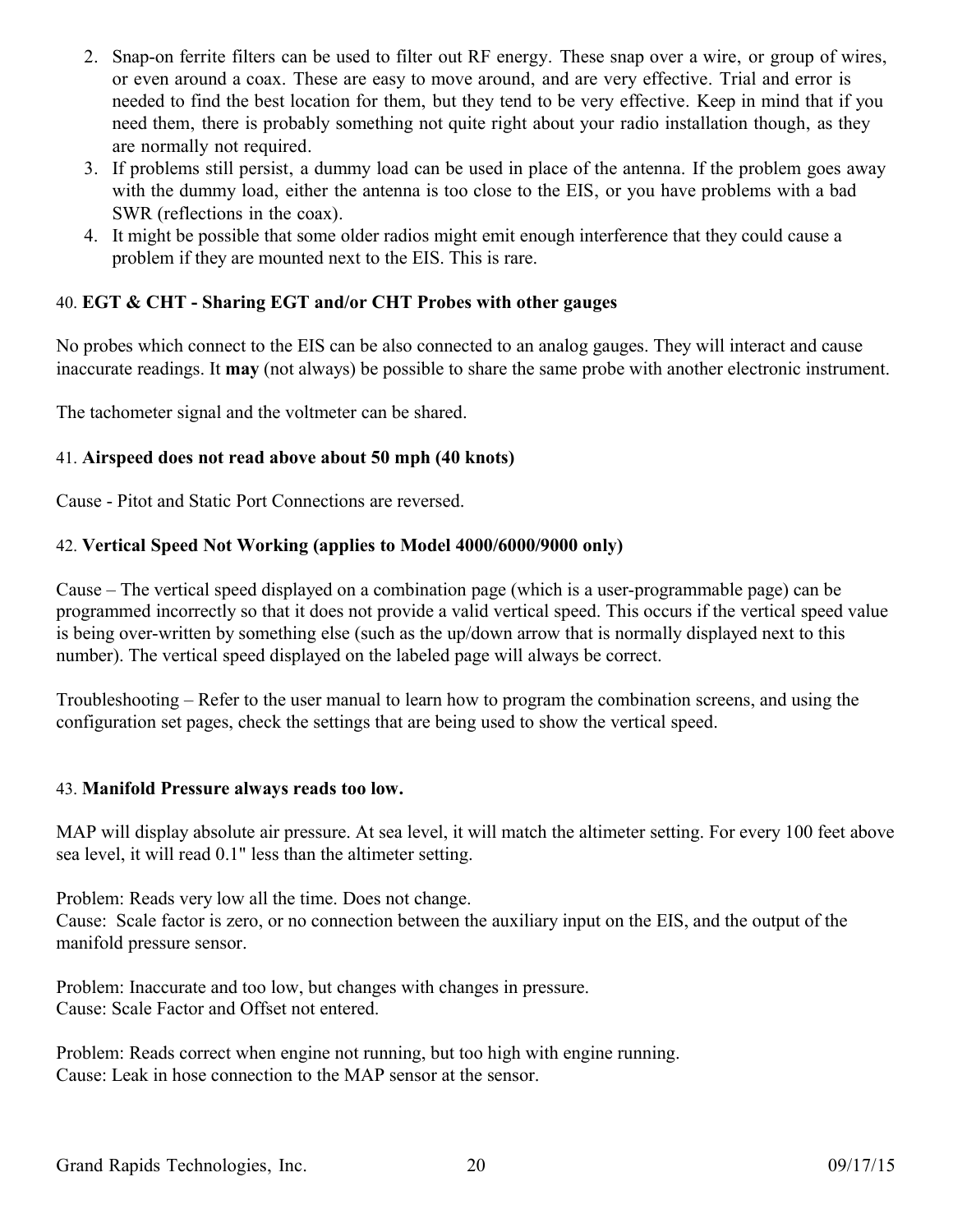### <span id="page-20-2"></span>44. **Manifold Pressure always reads too high.**

MAP will display absolute air pressure. At sea level, it will match the altimeter setting. For every 100 feet above sea level, it will read 0.1" less than the altimeter setting.

The ground for the sensor may be open circuit. To test, turn on the power to the instrument and MAP sensor. Using a voltmeter, touch the black lead to the ground for the airplane. Touch the red voltmeter lead to the metal part of the d-sub connector of the MAP sensor, with the connector plugged into the sensor. You should measure less than 0.020 volts (20 mV). If you measure something in the range of volts, the ground is missing.

The scale factor and/or offset may not be set correctly.

## <span id="page-20-1"></span>45. **Fuel Pressure (VDO Type) via Aux Input - Overview**

#### **Overview**

The VDO pressure sending unit converts a pressure into a variable resistance output. They can be identified by their one or two terminals on the side opposite the pressure connection. The sensor will be stamped with its pressure range and brand on the flats used to tighten the sensor, at the pressure port end. The sender is wired to the EIS in so that the 4.8V sensor excitation output provides a regulated voltage through a resistor to the sending unit. The variable resistance of the sending unit cause the voltage to vary across its terminals. With no pressure applied, the sensor will have about 10 ohms resistance. With increasing pressure, the resistance increases.

### <span id="page-20-0"></span>46. **Fuel Pressure (VDO Type) - Always reads zero .**

Cause:

- 1. The connection from the auxiliary input to the fuel pressure sensor is open.
- 2. The wrong resistor value (or the resistor was not installed) between the EIS 4.8V output and the fuel pressure sensor.
- 3. The scale factor for this auxiliary input is not correct.
- 4. No pressure is being applied to the sensor.
- 5. The sensor is failed.

#### Troubleshooting

- 1. Verify the auxiliary input's scale factor, offset, and forward/reverse sensing is configured correctly according to the diagram for the fuel pressure via auxiliary input. (See "How to configure an Auxiliary Input" section in the user manual, or in this troubleshooting guide.)
- 2. The sensor is wiring can be verified by temporarily configuring the auxiliary input as a sensitive voltmeter by setting the following items on the configuration set pages:
	- $\circ$  Set the forward/reverse sensing to forward (+ on the options page for the input the fuel pressure sender is connected to.)
	- Set the AUXSF to 250
	- Set the AUXOFF to 0

The auxiliary display should now show 5-20 if the wiring is correct. (If the auxiliary is displayed with a decimal point, it should show  $0.5 - 2.0$ ).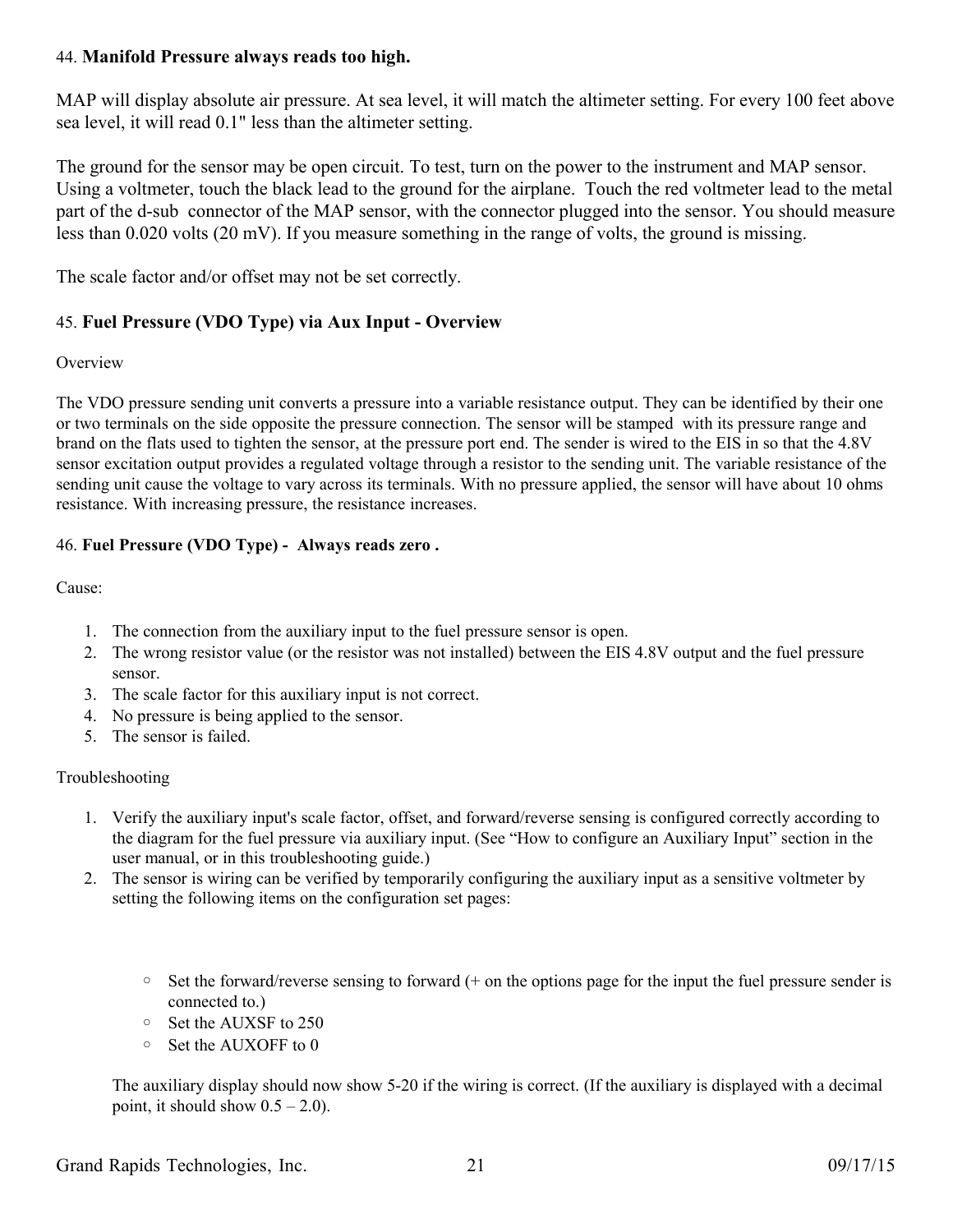If the auxiliary display shows 0, the connection to the auxiliary input is open, or the 4.8V excitation is open, or the resistor is the wrong value (too large).

If the auxiliary display is greater than 450 (45.0 if the auxiliary is displayed with a decimal point), the sensor ground is open, the 4.8V excitation was wired to the sensor without the resistor inline, or the sensor has failed.

If the auxiliary display is in the range of 20-450 (2.0 - 45.0 if the auxiliary is displayed with a decimal point), the resistor value may be incorrect. A simple way to measure this resistor can be to disconnect the 25-pin d-sub connector from the EIS, and measure the resistance to ground through the 4.8V output pin in the connector on the aircraft wiring. If only the fuel pressure sensor is being powered by the 4.8V output, the resistance measured will be about 10 ohm greater than the value of the resistor installed in the 4.8V output line. (If multiple devices use the 4.8V output, disconnect the ground to the other devices when making this measurement.)

Upon completion of this test, reset the auxiliary input and scale factor the to values specified on the fuel pressure diagram.

- 3. To check for a failed sensor, disconnect the wiring to the sensor. Measure the resistance (using a volt/ohmmeter) between the two terminals (or between the terminal case, if there is only one terminal). The VDO sensor should read in the range of 5-20 ohms.
- 4. If all these tests pass, either the sensor is failed, or no pressure is being applied to the sensor. It will be necessary to replace the sensor with another pressure gauge to see if pressure is present at the sensor's pressure port.

#### <span id="page-21-0"></span>47. **Fuel Pressure (VDO Type) - Reading is too high.**

#### Cause:

- 1. The incorrect sensor is installed.
- 2. The ground to the sensor is open.

#### Troubleshooting

- 1. Verify the sensor is the correct sensor by They can be identified by their one or two terminals on the side opposite the pressure connection. The sensor will be stamped with its pressure range and brand on the flats used to tighten the sensor, at the pressure port end. A 30 psi sensor is also marked 0-2 Bar, 80 psi is also marked 0-5 bar, and 150psi also marked 0-10 Bar.
- 2. See sensor is wiring can be verified by temporarily configuring the auxiliary input as a sensitive voltmeter by setting the following items on the configuration set pages:
	- $\circ$  Set the forward/reverse sensing to forward (+ on the options page for the input the fuel pressure sender is connected to.)
	- Set the AUXSF to 250
	- Set the AUXOFF to 0

The auxiliary display should now show 5-20 if the wiring is correct. (If the auxiliary is displayed with a decimal point, it should show  $0.5 - 2.0$ ).

If the auxiliary display shows 0, the connection to the auxiliary input is open, or the 4.8V excitation is open, or the resistor is the wrong value (too large).

If the auxiliary display is greater than 450 (45.0 if the auxiliary is displayed with a decimal point), the sensor ground is open, the 4.8V excitation was wired to the sensor without the resistor inline, or the sensor has failed.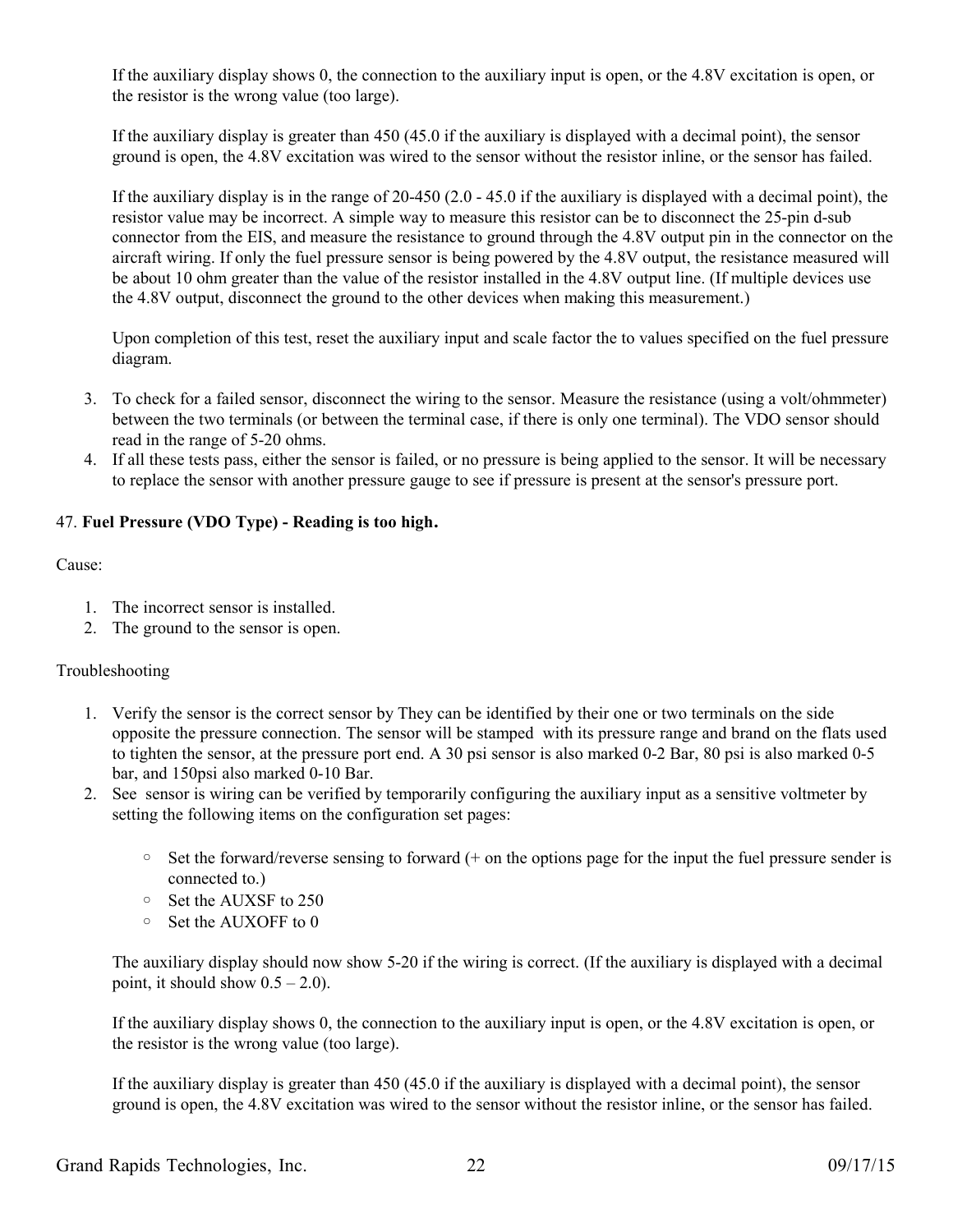If the auxiliary display is in the range of 20-450 (2.0 - 45.0 if the auxiliary is displayed with a decimal point), the resistor value may be incorrect. A simple way to measure this resistor can be to disconnect the 25-pin d-sub connector from the EIS, and measure the resistance to ground through the 4.8V output pin in the connector on the aircraft wiring. If only the fuel pressure sensor is being powered by the 4.8V output, the resistance measured will be about 10 ohm greater than the value of the resistor installed in the 4.8V output line. (If multiple devices use the 4.8V output, disconnect the ground to the other devices when making this measurement.)

Upon completion of this test, reset the auxiliary input and scale factor the to values specified on the fuel pressure diagram.

#### <span id="page-22-3"></span>48. **Fuel Pressure (VDO Type) - Reading is erratic.**

Cause :

- 1. The pressure sensor is old and needs to be replaced.
- 2. The pressure being sensed is fluctuating.

### Troubleshooting:

- 1. The VDO type pressure sensor, when used to sense fuel pressure, has a lifespan of typically 200-500 hours. This is especially true with carburetor-equipped engines. When at the end of its life, it is typical for the sensor to be erratic with higher than actual readings being common.
- 2. If the sensor is less than 100 hours old, it is possible that the pressure is fluctuating, or the sensor is bad. The sensor can be replaced or another pressure gauge used to determine the cause.

### <span id="page-22-2"></span>49. **Coolant Pressure, or other pressures sensed via a VDO pressure sensor through an auxiliary input.**

Refer to the sections on fuel pressure (VDO Type).

## <span id="page-22-1"></span>50. **Fuel Level – General**

The EIS is typically used with either float-type resistive fuel level sensors, or Princeton capacitive fuel level probes. Some other capacitive probes are are also compatible with the EIS if their output is a voltage that exceeds 1V.

Documentation for how to install these probes is included at http://www.grtavionics.com/manualseis.html. The float-type resistive sensors can usually be identified by a single terminal electrical connection, while the Princeton capacative probes can be identified by their push-buttons and leds, with three wires exiting from the probe.

## <span id="page-22-0"></span>51. **Fuel Level (Resistive Type Probe) – Reading changes very little or not at all.**

Cause:

- 1. The pull-up resistor is the wrong value and is too large.
- 2. No ground to the probe.
- 3. Wiring is open circuit.
- 4. The auxiliary input is not configured correctly.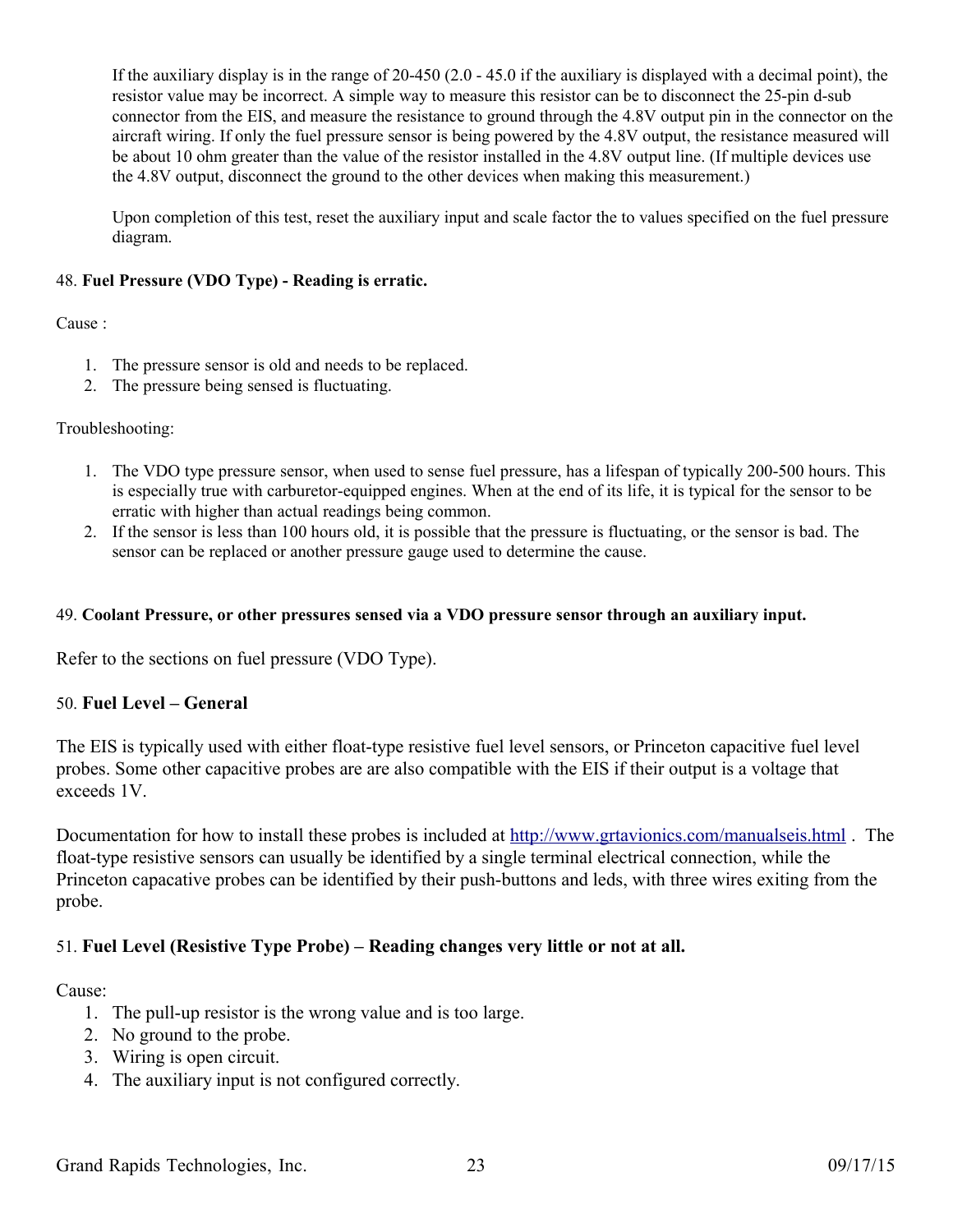Troubleshooting:

- 1. Verify the auxiliary input scale factor is greater than 5. A scale factor of zero will cause the auxiliary input to not change as the auxiliary voltage changes. Small scale factors will result in a small change in readings in response to a change in the auxiliary voltage. Follow the sheet for float-type fuel level calibration if calibration is required.
- 2. Disconnect the d-sub cable from the EIS. Check the resistance between the 4.8V output and the auxiliary input. The resistance measured should be about 470 ohms (not 470k). If this is not found, the resistor is the wrong value or not installed.
- 3. Measure the resistance from the auxiliary input used for fuel level to ground. The reading should be less than 500 ohms. If the reading shows an open circuit, check the ground connection for the fuel level sensor, and the wiring to the fuel level sensor from the EIS.

## <span id="page-23-0"></span>52. **Fuel Level (Capacitive Type Probe) - Always reads zero.**

Cause:

- 1. The output of the fuel level probe is not connected to the EIS auxiliary input (or is connected to a different auxiliary input than expected).
- 2. The auxiliary input is not configured properly.
- 3. The capacitive fuel level probe is not receiving any power.
- 4. The capacitive fuel level probe is the wrong type.
- 5. The probe is not calibrated.
- 6. The probe is defective.
- 7. The fuel tank is empty.

## Troubleshooting:

- 1. Check the configuration of the auxiliary input. See the section "Auxiliary Input Checking or Setting Configuration" at the beginning of this document for this procedure. The auxiliary input should be configured with the scale factor (xSF) set to ½ the of the full tank reading in gallons or liters, offset (xOFF) set to zero, forward sensing  $(+/-$  set to +) and integer (I/D set to I). The scale factor must be set to a value greater than 10 for the troubleshooting. Temporarily set the scale factor to 10 or more during the troubleshooting procedure. Be sure to reset it to  $\frac{1}{2}$  of the full tank reading when troubleshooting is complete.
- 2. If the power to the fuel probe can be controlled separately from the EIS, try turning the power off, and then back on the probe while leaving the EIS on, and watching to see if this auxiliary input changes, (or if another auxiliary input changes, in case it was wired to a different input than expected). The probe will set its output to full for a few seconds after power up, and then empty, before showing the fuel level being sensed, and this will be observed as a changing value on the EIS auxiliary display. If the output of the probe is observed to change at power-up, the probe will need to be calibrated. See the website for instructions. If no change in the EIS auxiliary display is observed, continue to step 4.
- 3. If power to the probe can not be controlled separately from the EIS, turn off the EIS and probe, and then back on. Select the page on the EIS that shows the fuel level as quickly as possible to see if the aux input shows anything other than zero. If within 5 seconds after the power is turned on, a non-zero

Grand Rapids Technologies, Inc. 24 09/17/15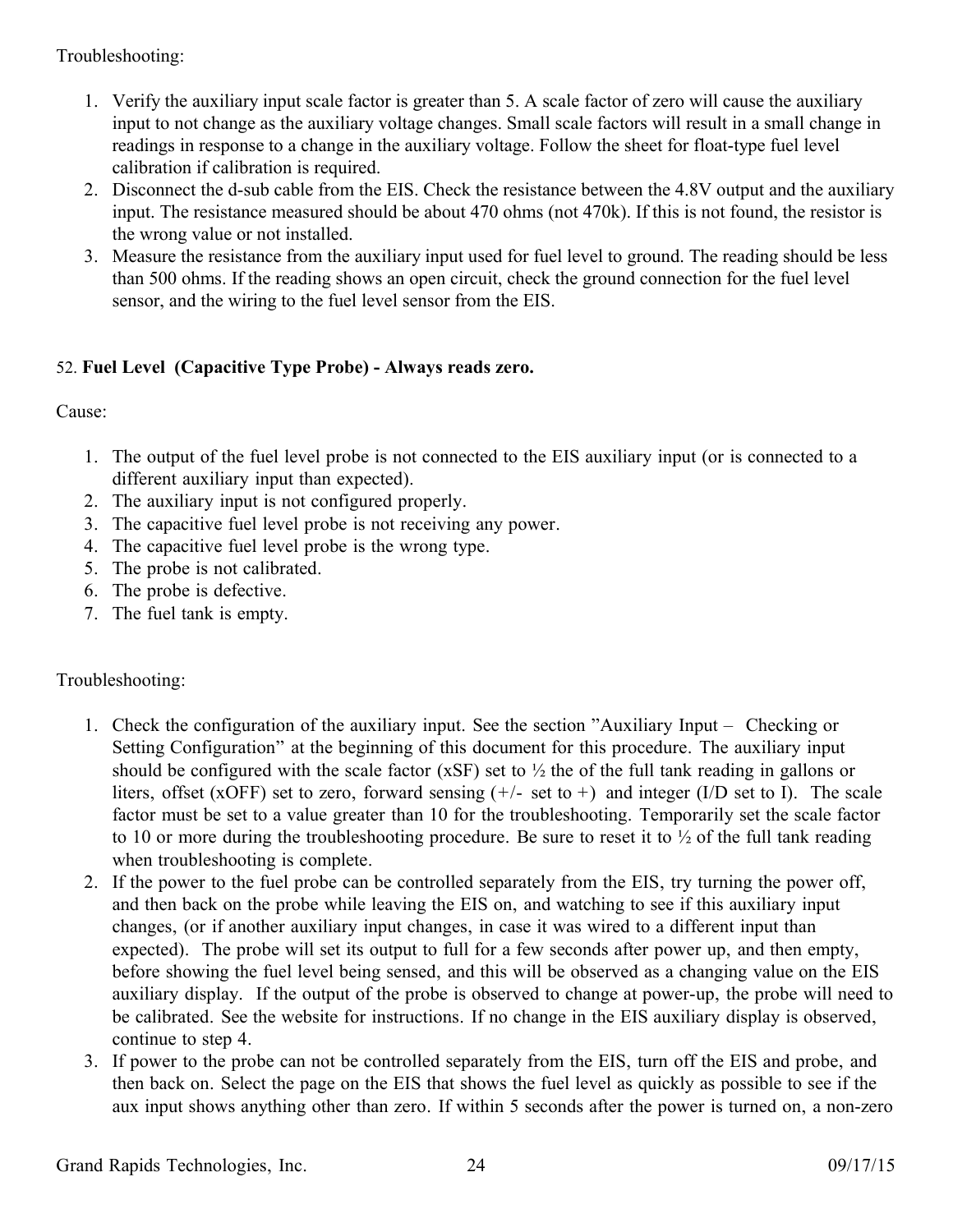reading is observed on the EIS auxiliary input, the probe is connected to the EIS. This indicates that the probe requires calibration or is failed. If no change in the EIS auxiliary display is observed, continue to step 4.

- 4. If no response is still detected in step 2 or 3, it is possible the probe is not receiving power, or is defective. Inspect the Princeton capacitive fuel level probe with power turned on. An LED on it should be illuminated or flashing if it is receiving power. If this is not the case, check the power to the probe. If the probe is receiving power, the probe is defective.
- 5. Verify the probe type is Princeton, or a type of capacitive fuel level probe that generates a 0-5V output. The EIS auxiliary input is not compatible with the "lumpy" cable Electronics International probe, or certain capacitive fuel level probes that don'. The output of the probe can be measured with a voltmeter to help confirm the probe is compatible. Set the voltmeter to DC Volts, and measure the output. A compatible probe will show at least 1V when the fuel tank is full. If the output of the probe is never greater than 1V, the probe is either the wrong type, or defective. If the output of the probe is greater than 1 volt, then the connection to the EIS auxiliary input is open.

## <span id="page-24-0"></span>53. **Fuel Level (Capacitive type probe) - Reading is Inaccurate.**

## Cause:

- 1. The EIS auxiliary input is not configured correctly.
- 2. The fuel probe is not calibrated correctly.
- 3. The fuel contains alcohol.
- 4. The fuel contains water.
- 5. The probe output voltage is too low (wrong type of fuel level).
- 6. The ground voltage between the probe ground and the EIS ground is changing.

## Troubleshooting:

- 1. Check the configuration of the auxiliary input. See the section "Auxiliary Input Checking or Setting Configuration" at the beginning of this document for this procedure. The auxiliary input should be configured with the scale factor (xSF) set to ½ the of the full tank reading in gallons or liters, offset (xOFF) set to zero, forward sensing  $(+/-$  set to +) and integer (I/D set to I).
- 2. If the fuel level reading is not repeatable, it is possible that the fuel has alcohol in it. This will not be the case for aviation fuel, can can be the case for auto fuel. In some states the gas station is not required to disclose if the fuel being sold contains alcohol. Alcohol will make the fuel level read higher than actual.
- 3. Water can have varying effects on capacitive fuel level probes. Check the fuel tank for water by sumping the tank or visual inspection. Shake the airplane vigorously and repeat this check.
- 4. If the fuel level reading is repeatable, but inaccurate, the fuel probe may need to be calibrated. Follow the instructions for your type of fuel probe.
- 5. Verify the probe type is Princeton, or a type of capacitive fuel level probe that generates a 0-5V output. The EIS auxiliary input is not compatible with the "lumpy" cable Electronics International probe, or certain capacitive fuel level probes that don'. The output of the probe can be measured with a voltmeter to help confirm the probe is compatible. Set the voltmeter to DC Volts, and measure the output. A compatible probe will show at least 1V when the fuel tank is full. If the output of the probe is never greater than 1V, the probe is either the wrong type, or defective. If the output of the probe is greater than 1 volt, then the connection to the EIS auxiliary input is open.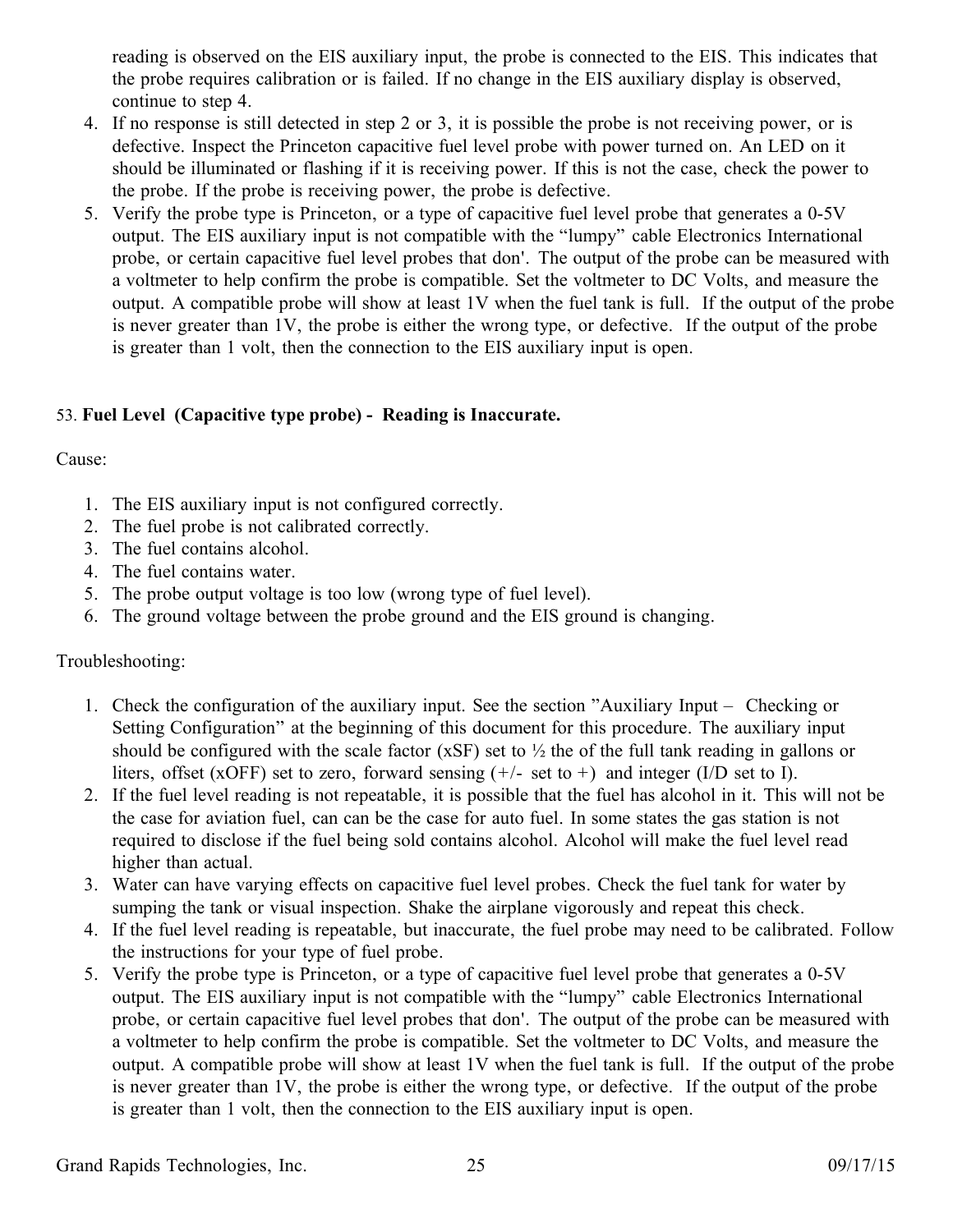6. It is possible that the varying currents in the aircraft electrical systems are causing the ground voltage to vary between the EIS ground, and the fuel probe ground. This is no usually a problem with aluminum airplanes, but can occur with composite airplanes. To check for this, try turning on and off different devices in the airplane, and see if doing so changes the fuel level reading. Devices that require high levels of power are more likely to cause the problem. Alternatively, a voltmeter can be used to measure the voltage between the ground for the EIS, and the ground for the fuel level probe. This voltage should be less than 0.05 volts (50 millivolts).

## <span id="page-25-3"></span>54. **Ampmeter Troubleshooting**

The amp sensor is powered by the 4.8V output from the EIS. The sensor will provide half of this voltage (about 2.4V) when no current is being sensed. For the 100 Amp sensor, the voltage will increase about 0.015V for each amp that is sensed, and for the 50 Amp sensor, 0.022V per amp. The amp sensor should be wired and the EIS configured according to the sheet, "Hall Effect Current Sensor".

### <span id="page-25-2"></span>55. **Testing the Ampmeter (current sensor)**

Amp sensor mounted on the battery cable - With the engine off, and no battery charger connected, verify the amp meter reading changes as various electrical loads are turned on or off.

Amp sensor mounted on the alternator cable - The ampmeter should read close to zero  $(+/- 2$  amps) when the engine is off. When the engine is on, the ampmeter reading will show the current used to charge the battery, and to run the electrical system of the airplane.

### <span id="page-25-1"></span>56. **Ampmeter (current sensor) always reads zero, or close to zero.**

**This reading is normal when the sensor is mounted in the cable going to the battery**. When the battery is fully charged, and the alternator is functioning, the current charging the battery will be close to zero (usually less than 1 amp). If the alternator is not functioning, the current measured will be the opposite sign, and will show the power being consumed by the airplane's electrical system.

If the amp sensor is mounted in the alternator output wire:

Cause:

- 1. The sensor is physically damaged. Visually inspect the sensor to see that the sensor is intact. The sensing element should be secure in the doughnut shaped body of the sensor.
- 2. The sensor is mounted on the wrong wire (is mounted on a wire that is not carrying current).
- 3. The auxiliary input has not been configured with the correct scale factor and offset.

## <span id="page-25-0"></span>57. **Ampmeter (current sensor) reads a very low value, such as -99 amps.**

#### Cause

,

- 1. The aux input to the amp sensor is unconnected, or the amp sensor is wired to a different auxiliary input.
- 2. The amp sensor is not connected to the 4.8V output from the EIS.
- 3. The auxiliary input has not been configured with the correct scale factor and offset.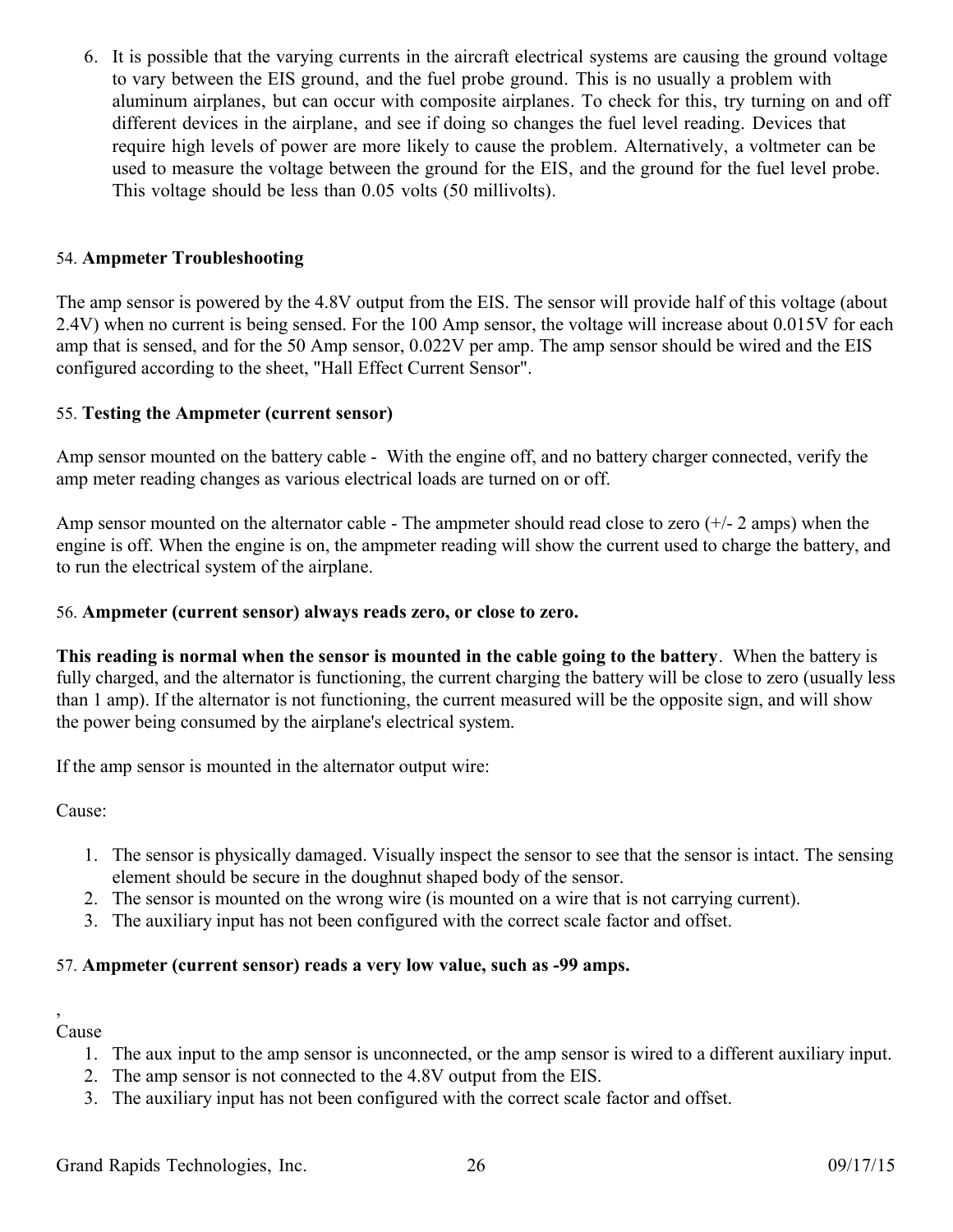## <span id="page-26-2"></span>58. **Ampmeter (current sensor) - Reads a very high value.**

Cause

- 1. It is possible a different aux input has more than 6V applied to it. When this happens it can affect other auxiliary inputs, and could be the cause of the auxiliary being used to sense amps reading too high.
- 2. The ground wire to the amp sensor is unconnected.
- 3. The sensor has failed.

## Troubleshooting

- 1. Check to see if other EIS readings look incorrect. If so, one of the incorrectly reading auxiliary inputs probably has more than 6 volts present on its input. This can be caused by an auxiliary input that has a sensor that requires 12V power, such as manifold pressure, and the ground for this sensor is open.
- 2. If no other readings look incorrect, verify the auxiliary input is configured correctly according the the sheet that applies to the type of amp sensor you are using.
- 3. Check the ground connection to the sensor, and verify the connections to the sensor are secure.
- 4. It is unlikely for the sensor to fail in this manner, but as a last resort it can be disconnected. This should cause the reading to show a very low value, confirming it was connected to the auxiliary input. If this is observed, the amp sensor should be replaced.

## <span id="page-26-1"></span>59. **Ampmeter (current sensor) - Reads too high or too low.**

The EIS aux input is not configured correctly.

The ground voltage is changing between the EIS and the sensor. Ideally the ground for the AMP sensor should connect to the same location as the ground for the EIS. If this is not practical, the verify the ground voltage is good as follows:

- 1. Turn on the EIS.
- 2. Place on lead of a voltmeter on the case of the EIS, or on the bare metal edge of the faceplace.
- 3. Place the other lead of the voltmeter on the ground connection for the amp sensor.
- 4. The voltage should be less than 0.050 (50 mV)

## <span id="page-26-0"></span>60. **Outside Air Temperature (OAT) - Reads -50 degrees at all times.**

Background: One side of the OAT probe connects to ground, and the other to the OAT input of the EIS. If either of these connections is open, the EIS will show -50 F.

Cause: Open circuit.

- 1. The connection from the EIS to the OAT probe is open, or
- 2. The OAT connection to ground is open, or
- 3. The OAT probe is failed open.

## Troubleshooting:

Grand Rapids Technologies, Inc. 27 09/17/15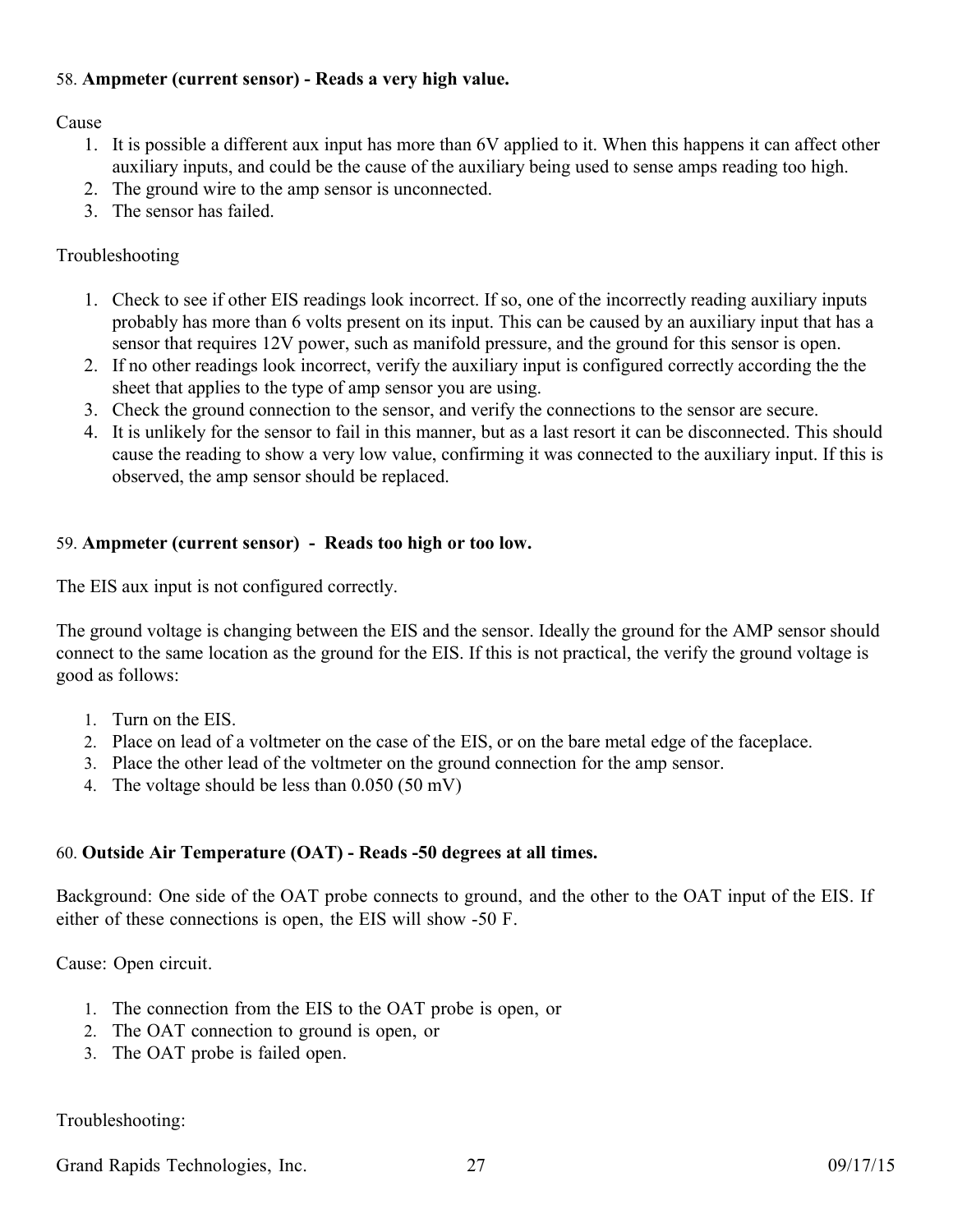1. A simple way to check for a good OAT probe and the wiring is to disconnect the connector from the EIS, and measure the resistance from the OAT/Carb temperature probe, to ground. The reading should be less than 50k ohms, and is typically 10k ohms at 77 deg F. If open, check the probe and wiring. The probe should measure less than 50k ohms between its leads.

### **To see if the connection to the EIS is good:**

Troubleshooting without a voltmeter: Turn on the EIS. Locate the connection connection between the EIS and the OAT probe. Short this connection to ground. (It is not necessary to disconnect the OAT probe for this test.) The EIS should read a very high value (above 120 F). If the reading does not change, the connection to the EIS is open. The open may be at the d-sub connector, or the wire to the EIS may be broken.

Troubleshooting using a voltmeter: To determine if the connection to the EIS is good, turn on the EIS, and with the OAT probe connected, measure the voltage at the point where the EIS OAT input connects to the OAT probe. If this voltage is very close to 5V (greater than 4.5V), the probe is bad or its connection to ground is open. If this voltage is zero, the connection to the EIS is open.

### **To see if the OAT/Carb Ground connection is good:**

Using a voltmeter, connect on lead to a known good ground (such as the negative terminal of the battery), and the other lead to the point where the probe connects to ground. With the EIS turned on, the voltmeter should read very close to zero volts (less than 0.05 or 50 mV). If the voltmeter reads about 5V, the ground connection the probe is using is not a good ground.

#### **To see if the OAT/Carb probe is good:**

Disconnect one or both of its leads. Measure the resistance between the two leads using a volt-ohm meter set to OHMS. At room temperature the reading should be in the range of 5k-15k (5000 – 15,000) ohms. If the reading is a short (near zero ohms) or an open, the probe is bad.

## <span id="page-27-1"></span>61. **Outside Air Temperature (OAT) - reading is too high.**

If the OAT probe is accurate when the airplane is in the hangar before a flight, but reads high when in flight or outside the hangar, the OAT probe is being heated by the sun, or by the engine. The OAT will need to be re-located. In our experience with RV-6, 7, and 10's, the probe may be mounted under under in the wing-tofuselage intersection sheet metal, and this is far enough off the center line of the airplane that the engine's heat does not affect the readings.

If the OAT reading is always too high, the OAT probe may not be a GRT OAT probe. A GRT probe will measure 10k ohms resistance at 77 deg F.

#### <span id="page-27-0"></span>62. **Carburetor Temperature - Does not change when carburetor heat is applied.**

Cause: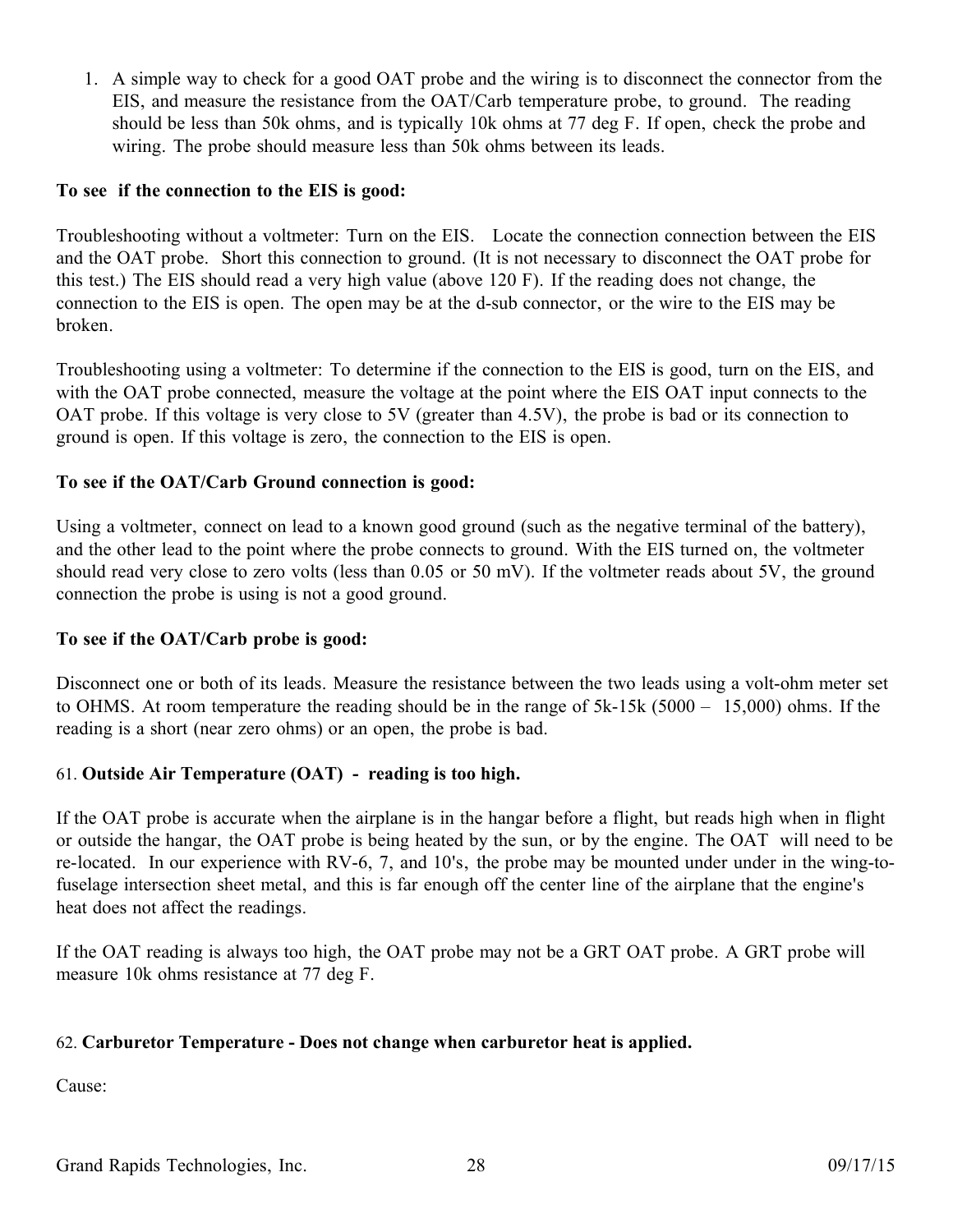- 1. The carburetor temperature probe is primarily measuring the temperature of the body of the carburetor. Carburetor heat will warm the body of the carburetor slowly, so it may take many seconds for a small change to be observed.
- 2. The carburetor temperature probe is not mounted in the carburetor.

## Troubleshooting:

- 1. Allow sufficient time for the carburetor heat to warm the carburetor when testing.
- 2. Visually verify the sensor is mounted in the carburetor.

## <span id="page-28-2"></span>63. **Carburetor Temperature - Reads -50 degrees at all times.**

Refer to the troubleshooting for the OAT probe. The carburetor and OAT probes are electrically identical.

## <span id="page-28-1"></span>64. **Warning light never turns on.**

This can be verified by going to the set limits pages. While on a set limits page, the instrument will turn the warning light on steady. The warning light will also flash on for about ½ second or so when the instrument is turned on.

## Possible causes

Wiring to the warning light is open circuit - Disconnect the d-sub connector which included the warning light output. Turn on the power, and measure the voltage on the pin in the cable for the warning light. 12V power should be present on this pin. If it is not, the wiring to the warning light is open circuit, or the bulb is bad.

Warning light is burned out. Test light by applying 12V power to one terminal, and ground to the other. The light should illuminate.

If the above tests are OK, the warning light may be drawing too much current. The instrument will not turn on the warning light if it draws more than about 120 mA. Replace the warning light.

## <span id="page-28-0"></span>65. **Warning light is always on.**

**If the warning light flashes when the instrument is turned on**, this indicates the warning light is being properly controlled by the instrument. In this case, the warning light will be on steady if an alarm is active, and has been acknowledged, or when on a set limits page. (Remember that the warning light will be on steady when on as set page.)

To identify the which alarm is causing the warning light to remain on, turn the instrument on, allow about 10 seconds for the instrument to initialize, *and without pressing any buttons*, note the label on the display below the flashing number. Press the left button one time, and note if any other flashing numbers appear, and if so, note the label below the flashing number. Check the limits associated with these items. When reviewing the limits you have set, note that some limits are upper and some are lower, and the carb temp is actually a range between upper and lower. Also note that on older instruments (those with 9-pin d-sub connectors), some instrument only included one voltmeter limit...this being a lower limit.